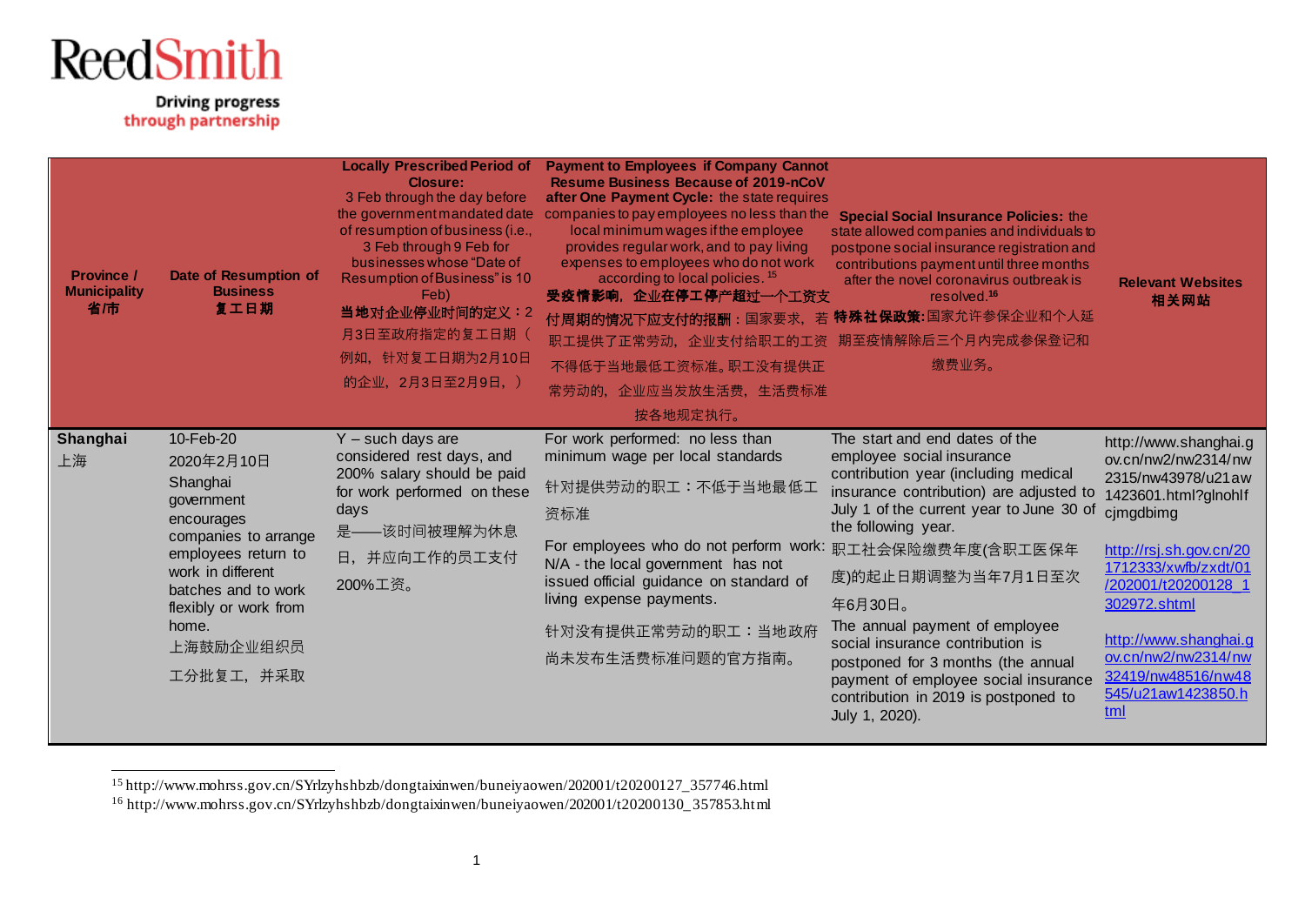| <b>Province /</b><br><b>Municipality</b><br>省市 | <b>Date of Resumption of</b><br><b>Business</b><br>复工日期 | <b>Locally Prescribed Period of</b><br><b>Closure:</b><br>3 Feb through the day before<br>the government mandated date<br>of resumption of business (i.e.,<br>3 Feb through 9 Feb for<br>businesses whose "Date of<br><b>Resumption of Business" is 10</b><br>Feb)<br>当地对企业停业时间的定义: 2<br>月3日至政府指定的复工日期(<br>例如, 针对复工日期为2月10日<br>的企业, 2月3日至2月9日, ) | <b>Payment to Employees if Company Cannot</b><br><b>Resume Business Because of 2019-nCoV</b><br>after One Payment Cycle: the state requires<br>companies to pay employees no less than the Special Social Insurance Policies: the<br>local minimum wages if the employee<br>provides regular work, and to pay living<br>expenses to employees who do not work<br>according to local policies. <sup>15</sup><br>受疫情影响,企业在停工停产超过一个工资支<br>付周期的情况下应支付的报酬:国家要求,若特殊社保政策:国家允许参保企业和个人延<br>职工提供了正常劳动,企业支付给职工的工资<br>不得低于当地最低工资标准。职工没有提供正<br>常劳动的, 企业应当发放生活费, 生活费标准<br>按各地规定执行。 | state allowed companies and individuals to<br>postpone social insurance registration and<br>contributions payment until three months<br>after the novel coronavirus outbreak is<br>resolved. <sup>16</sup><br>期至疫情解除后三个月内完成参保登记和<br>缴费业务。 | <b>Relevant Websites</b><br>相关网站                                      |
|------------------------------------------------|---------------------------------------------------------|--------------------------------------------------------------------------------------------------------------------------------------------------------------------------------------------------------------------------------------------------------------------------------------------------------------------------------------------------|----------------------------------------------------------------------------------------------------------------------------------------------------------------------------------------------------------------------------------------------------------------------------------------------------------------------------------------------------------------------------------------------------------------------------------------------------------------------------------------------------------------------------------------------------------------------|-------------------------------------------------------------------------------------------------------------------------------------------------------------------------------------------------------------------------------------------|-----------------------------------------------------------------------|
|                                                | 弹性工时、居家办公等                                              |                                                                                                                                                                                                                                                                                                                                                  |                                                                                                                                                                                                                                                                                                                                                                                                                                                                                                                                                                      | 职工社会保险缴费年度推迟3个月(                                                                                                                                                                                                                          | http://rsj.sh.gov.cn/20<br>1712333/xwfb/zxdt/01                       |
|                                                | 措施。                                                     |                                                                                                                                                                                                                                                                                                                                                  |                                                                                                                                                                                                                                                                                                                                                                                                                                                                                                                                                                      | 2019年职工社会保险缴费年度顺延至                                                                                                                                                                                                                        | /202002/t20200203 1                                                   |
|                                                |                                                         |                                                                                                                                                                                                                                                                                                                                                  |                                                                                                                                                                                                                                                                                                                                                                                                                                                                                                                                                                      | 2020年7月1日)                                                                                                                                                                                                                                | 303016.shtml                                                          |
| <b>Beijing</b><br>北京                           | 10-Feb-20<br>2020年2月10日                                 | $N$ – regular salary is paid,<br>except for regularly<br>scheduled rest days (200%),                                                                                                                                                                                                                                                             | For work performed: no less than<br>minimum wage per local standards                                                                                                                                                                                                                                                                                                                                                                                                                                                                                                 | For companies that failed to pay social<br>insurance contributions in January<br>and February 2020 on time due to the                                                                                                                     | http://www.beijing.gov<br>.cn/zhengce/zhengcef<br>agui/202001/t202001 |
|                                                |                                                         | i.e., 8 and 9 Feb<br>否 -- 支付标准工资, 除去                                                                                                                                                                                                                                                                                                             | 针对提供劳动的职工:不低于当地最低工<br>资标准                                                                                                                                                                                                                                                                                                                                                                                                                                                                                                                                            | impact of the novel coronavirus<br>outbreak, they are allowed to                                                                                                                                                                          | 31 1622070.html                                                       |
|                                                |                                                         | 正常休息日 (200%), 例如                                                                                                                                                                                                                                                                                                                                 |                                                                                                                                                                                                                                                                                                                                                                                                                                                                                                                                                                      | postpone the payment until the end of                                                                                                                                                                                                     | http://rsj.beijing.gov.c<br>n/xxgk/tzgg/202001/t2                     |
|                                                |                                                         | 2月8日和9日。                                                                                                                                                                                                                                                                                                                                         | For employees who do not perform work: March.<br>N/A - the local government has not                                                                                                                                                                                                                                                                                                                                                                                                                                                                                  | 因疫情影响未能按时成功缴纳2020年1                                                                                                                                                                                                                       | 0200131 1622080.ht                                                    |
|                                                |                                                         |                                                                                                                                                                                                                                                                                                                                                  | issued official guidance on standard of<br>living expense payments.                                                                                                                                                                                                                                                                                                                                                                                                                                                                                                  | 月和2月社会保险费的参保单位可以延                                                                                                                                                                                                                         | ml                                                                    |
|                                                |                                                         |                                                                                                                                                                                                                                                                                                                                                  | 针对没有提供正常劳动的职工:当地政府                                                                                                                                                                                                                                                                                                                                                                                                                                                                                                                                                   | 长至3月底缴费。                                                                                                                                                                                                                                  | http://rsj.beijing.gov.c<br>n/xxgk/tzgg/202002/t2                     |
|                                                |                                                         |                                                                                                                                                                                                                                                                                                                                                  | 尚未发布生活费标准问题的官方指南。                                                                                                                                                                                                                                                                                                                                                                                                                                                                                                                                                    |                                                                                                                                                                                                                                           | 0200207_1626397.ht<br>ml                                              |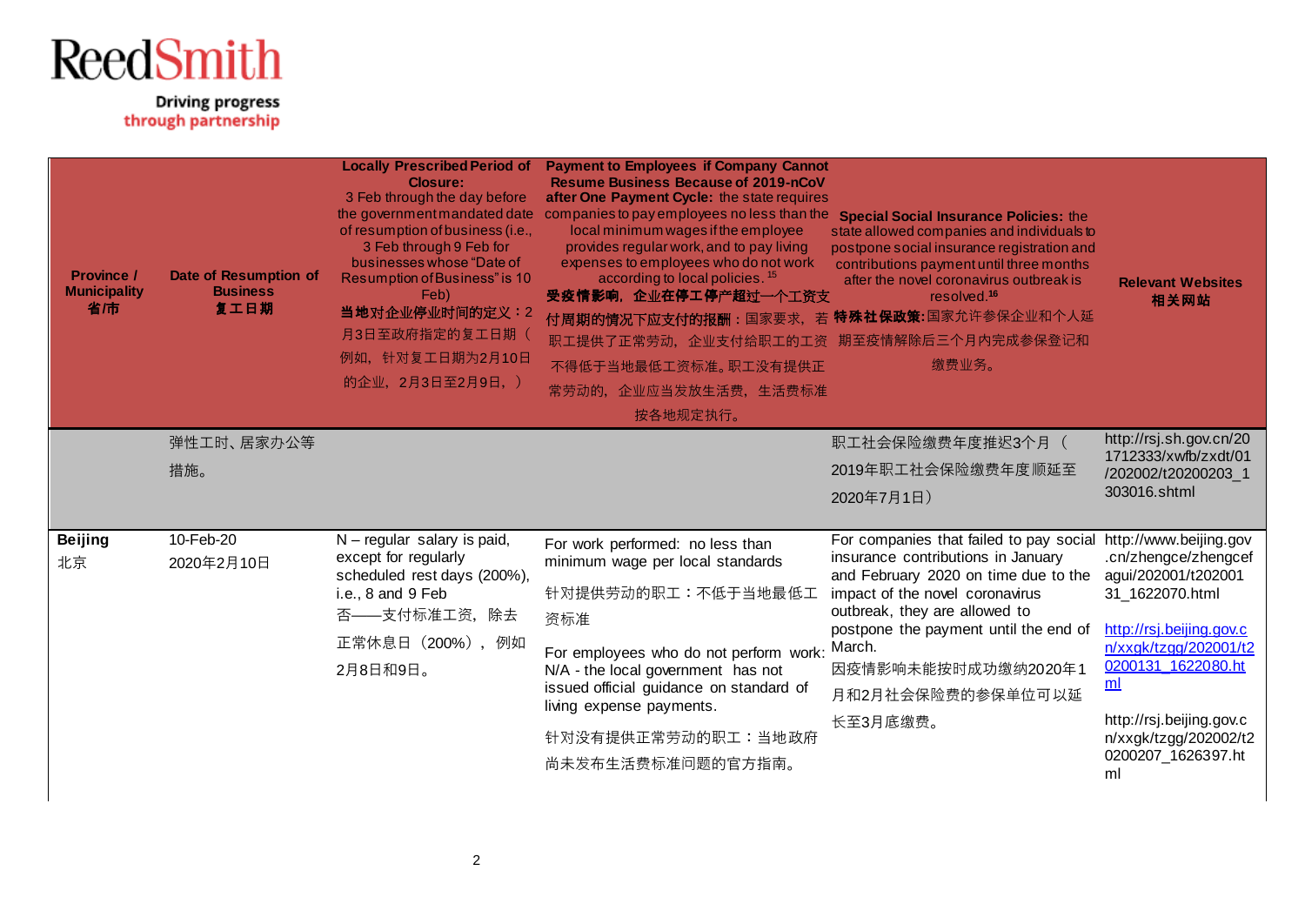| <b>Province /</b><br><b>Municipality</b><br>省市 | Date of Resumption of<br><b>Business</b><br>复工日期 | <b>Locally Prescribed Period of</b><br><b>Closure:</b><br>3 Feb through the day before<br>the government mandated date<br>of resumption of business (i.e.,<br>3 Feb through 9 Feb for<br>businesses whose "Date of<br>Resumption of Business" is 10<br>Feb)<br>当地对企业停业时间的定义: 2<br>月3日至政府指定的复工日期(<br>例如, 针对复工日期为2月10日<br>的企业, 2月3日至2月9日, ) | <b>Payment to Employees if Company Cannot</b><br><b>Resume Business Because of 2019-nCoV</b><br>after One Payment Cycle: the state requires<br>companies to pay employees no less than the Special Social Insurance Policies: the<br>local minimum wages if the employee<br>provides regular work, and to pay living<br>expenses to employees who do not work<br>according to local policies. <sup>15</sup><br>受疫情影响, 企业在停工停产超过一个工资支<br>付周期的情况下应支付的报酬:国家要求,若<br>职工提供了正常劳动, 企业支付给职工的工资<br>不得低于当地最低工资标准。职工没有提供正<br>常劳动的, 企业应当发放生活费, 生活费标准<br>按各地规定执行。 | state allowed companies and individuals to<br>postpone social insurance registration and<br>contributions payment until three months<br>after the novel coronavirus outbreak is<br>resolved. <sup>16</sup><br>特殊社保政策:国家允许参保企业和个人延<br>期至疫情解除后三个月内完成参保登记和<br>缴费业务。                                                                                                                                                                         | <b>Relevant Websites</b><br>相关网站                                                                                                                                                                                                                                                                   |
|------------------------------------------------|--------------------------------------------------|-------------------------------------------------------------------------------------------------------------------------------------------------------------------------------------------------------------------------------------------------------------------------------------------------------------------------------------------|-----------------------------------------------------------------------------------------------------------------------------------------------------------------------------------------------------------------------------------------------------------------------------------------------------------------------------------------------------------------------------------------------------------------------------------------------------------------------------------------------------------------------------------------------------|------------------------------------------------------------------------------------------------------------------------------------------------------------------------------------------------------------------------------------------------------------------------------------------------------------------------------------------------------------------------------------------------------------------------------------------|----------------------------------------------------------------------------------------------------------------------------------------------------------------------------------------------------------------------------------------------------------------------------------------------------|
| Guangdong<br>广东                                | 10-Feb-20<br>2020年2月10日                          | $N$ – regular salary is paid,<br>except for regularly<br>scheduled rest days (200%),<br>i.e., 8 and 9 Feb<br>否 -- 支付标准工资, 除去<br>正常休息日 (200%), 例如<br>2月8日和9日。                                                                                                                                                                              | For work performed: no less than<br>minimum wage per local standards<br>针对提供劳动的职工:不低于当地最低工<br>资标准<br>For employees who do not perform work: fund on time, they are allowed to<br>living expenses no less than 80% of the<br>local minimum wage.<br>针对没有提供正常劳动的职工:按照不低<br>于当地最低工资标准的80%支付生活费                                                                                                                                                                                                                                                         | For companies affected by the novel<br>coronavirus outbreak that cannot pay<br>their employees' pension insurance,<br>medical insurance (including maternity<br>insurance), unemployment insurance,<br>work injury insurance, and housing<br>postpone the payment until three<br>months after the novel coronavirus<br>outbreak is resolved.<br>对受疫情影响不能按时缴纳企业职工养<br>老保险、医疗保险(含生育保险)、失<br>业保险、工伤保险以及住房公积金的企<br>业,允许延期至疫情解除后三个月内补<br>办补缴。 | http://www.gd.gov.cn/<br>gdywdt/gdyw/content/<br>post_2879851.html<br>http://hrss.gd.gov.cn/z<br>wgk/xxgkml/gzdt/cont<br>ent/post 2880702.ht<br>ml<br>http://hrss.gd.gov.cn/g<br>kmlpt/content/2/2879/<br>post_2879157.html<br>http://www.gov.cn/xin<br>wen/2020-<br>02/07/content_54757<br>60.htm |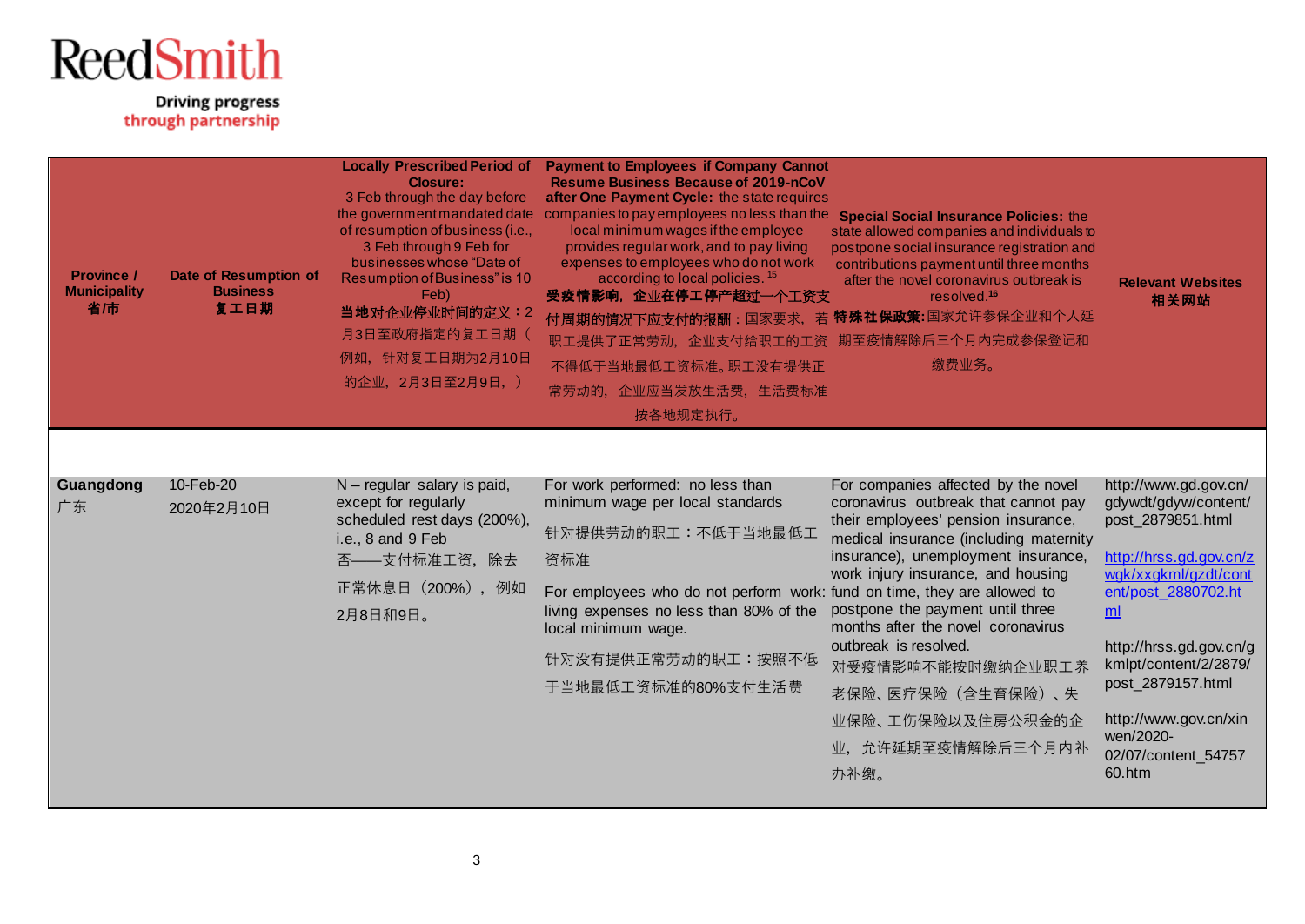| <b>Province /</b><br><b>Municipality</b><br>省伂 | <b>Date of Resumption of</b><br><b>Business</b><br>复工日期                                                                                                    | <b>Closure:</b><br>3 Feb through the day before<br>the government mandated date<br>of resumption of business (i.e.,<br>3 Feb through 9 Feb for<br>businesses whose "Date of<br>Resumption of Business" is 10<br>Feb)<br>当地对企业停业时间的定义: 2<br>月3日至政府指定的复工日期(<br>例如, 针对复工日期为2月10日<br>的企业, 2月3日至2月9日, ) | <b>Locally Prescribed Period of Payment to Employees if Company Cannot</b><br><b>Resume Business Because of 2019-nCoV</b><br>after One Payment Cycle: the state requires<br>companies to pay employees no less than the Special Social Insurance Policies: the<br>local minimum wages if the employee<br>provides regular work, and to pay living<br>expenses to employees who do not work<br>according to local policies. <sup>15</sup><br>受疫情影响,企业在停工停产超过一个工资支<br>付周期的情况下应支付的报酬:国家要求,若特殊社保政策:国家允许参保企业和个人延<br>职工提供了正常劳动,企业支付给职工的工资<br>不得低于当地最低工资标准。职工没有提供正<br>常劳动的, 企业应当发放生活费, 生活费标准<br>按各地规定执行。 | state allowed companies and individuals to<br>postpone social insurance registration and<br>contributions payment until three months<br>after the novel coronavirus outbreak is<br>resolved. <sup>16</sup><br>期至疫情解除后三个月内完成参保登记和<br>缴费业务。                                                                                                                                                                                                                                                                                                                          | <b>Relevant Websites</b><br>相关网站                                                                                                                                               |
|------------------------------------------------|------------------------------------------------------------------------------------------------------------------------------------------------------------|----------------------------------------------------------------------------------------------------------------------------------------------------------------------------------------------------------------------------------------------------------------------------------------------------|---------------------------------------------------------------------------------------------------------------------------------------------------------------------------------------------------------------------------------------------------------------------------------------------------------------------------------------------------------------------------------------------------------------------------------------------------------------------------------------------------------------------------------------------------------------------------------------------------|--------------------------------------------------------------------------------------------------------------------------------------------------------------------------------------------------------------------------------------------------------------------------------------------------------------------------------------------------------------------------------------------------------------------------------------------------------------------------------------------------------------------------------------------------------------------|--------------------------------------------------------------------------------------------------------------------------------------------------------------------------------|
| <b>Shenzhen</b><br>深圳                          | 10-Feb-20<br>2020年2月10日<br>Companies are<br>allowed to arrange<br>employee's rest days<br>in the current year to<br>work flexibly.<br>允许企业调剂使用年<br>度内的休息日。 | N - regular salary is paid,<br>except for regularly<br>scheduled rest days (200%),<br>i.e., 8 and 9 Feb<br>否 -- 支付标准工资, 除去<br>正常休息日 (200%), 例如<br>2月8日和9日。                                                                                                                                         | For work performed: no less than<br>minimum wage per local standards<br>针对提供劳动的职工:不低于当地最低工<br>资标准<br>For employees who do not perform work: is resolved.<br>N/A - the local government has not<br>issued official guidance on standard of<br>living expense payments. According to<br>Guangdong's policy, the living expenses<br>should be no less than 80% of the local<br>minimum wage.<br>针对没有提供正常劳动的职工:当地政府<br>尚未发布生活费标准问题的官方指南。根<br>据广东省的政策, 生活费应不低于当地最<br>低工资标准的80%。                                                                                                                        | For companies affected by the 2019-<br>nCoV that cannot pay their<br>employees' social insurance<br>contributions on time, they are allowed<br>to postponed the payment until three<br>months after the 2019-nCoV outbreak<br>对受疫情影响, 用人单位无法按时缴纳<br>企业社保费的,<br>可延期至疫情结束后3<br>个月内缴费。<br>50% of the company's unemployment<br>insurance contributions actually made<br>in the preceding year will be returned<br>to any company that does not lay off<br>employees or has reduced the scope<br>of its layoff during the period of<br>disease prevention and control. | http://www.sz.gov.cn/<br>szzt2010/yqfk2020/sz<br>zxd/content/post_672<br>3544.html<br>http://hrss.gd.gov.cn/z<br>wqk/xxqkml/qzdt/cont<br>ent/post 2880702.ht<br>m <sub>l</sub> |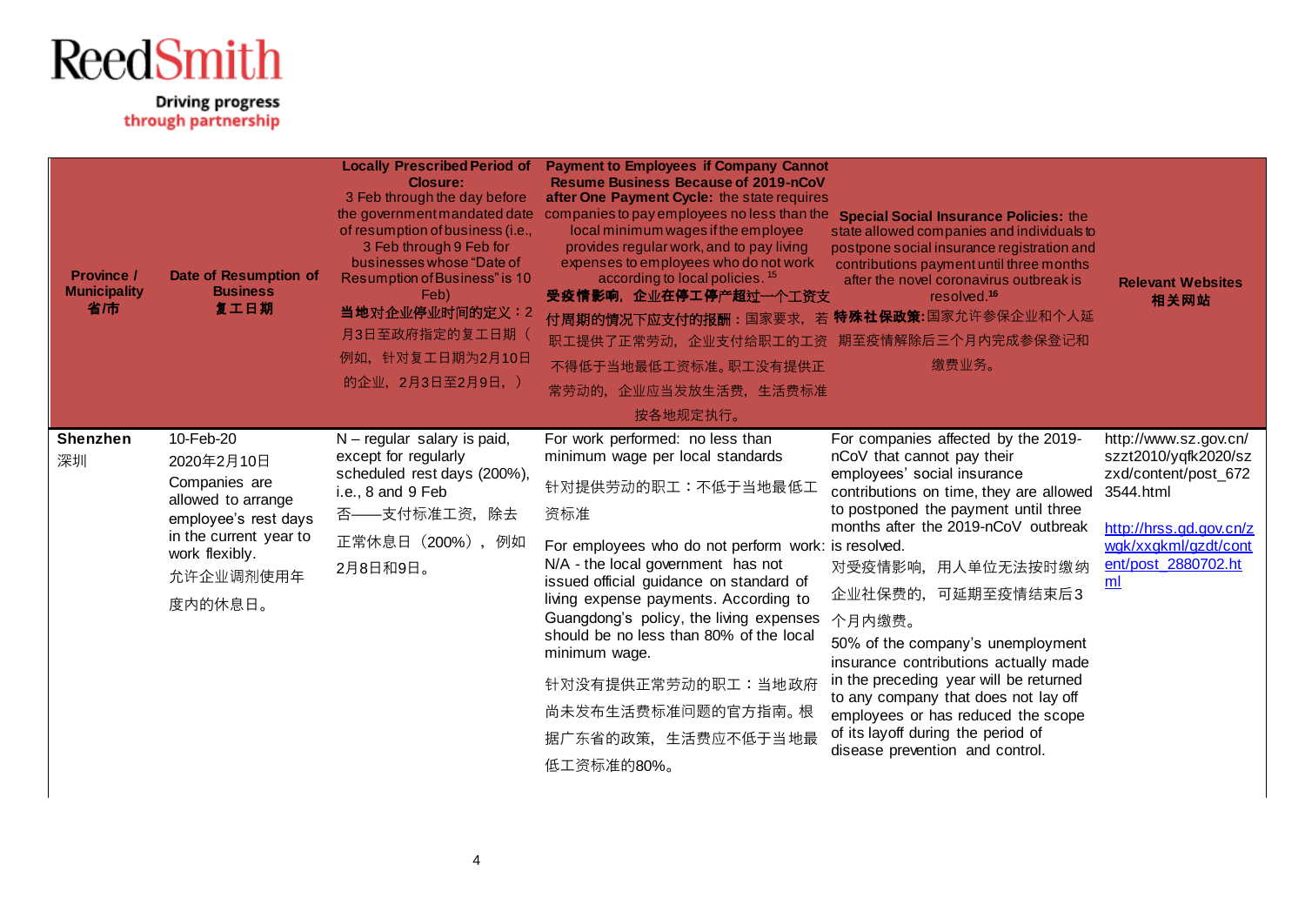| <b>Province /</b><br><b>Municipality</b><br>省庸 | <b>Date of Resumption of</b><br><b>Business</b><br>复工日期                                   | <b>Locally Prescribed Period of</b><br><b>Closure:</b><br>3 Feb through the day before<br>of resumption of business (i.e.,<br>3 Feb through 9 Feb for<br>businesses whose "Date of<br>Resumption of Business" is 10<br>Feb)<br>当地对企业停业时间的定义: 2<br>月3日至政府指定的复工日期(<br>例如, 针对复工日期为2月10日<br>的企业, 2月3日至2月9日, ) | <b>Payment to Employees if Company Cannot</b><br><b>Resume Business Because of 2019-nCoV</b><br>after One Payment Cycle: the state requires<br>the government mandated date companies to pay employees no less than the<br>local minimum wages if the employee<br>provides regular work, and to pay living<br>expenses to employees who do not work<br>according to local policies. <sup>15</sup><br>受疫情影响,企业在停工停产超过一个工资支<br>付周期的情况下应支付的报酬:国家要求,若特殊社保政策:国家允许参保企业和个人延<br>职工提供了正常劳动, 企业支付给职工的工资<br>不得低于当地最低工资标准。职工没有提供正<br>常劳动的,企业应当发放生活费,生活费标准<br>按各地规定执行。 | <b>Special Social Insurance Policies: the</b><br>state allowed companies and individuals to<br>postpone social insurance registration and<br>contributions payment until three months<br>after the novel coronavirus outbreak is<br>resolved. <sup>16</sup><br>期至疫情解除后三个月内完成参保登记和<br>缴费业务。 | <b>Relevant Websites</b><br>相关网站                                     |
|------------------------------------------------|-------------------------------------------------------------------------------------------|-----------------------------------------------------------------------------------------------------------------------------------------------------------------------------------------------------------------------------------------------------------------------------------------------------------|-----------------------------------------------------------------------------------------------------------------------------------------------------------------------------------------------------------------------------------------------------------------------------------------------------------------------------------------------------------------------------------------------------------------------------------------------------------------------------------------------------------------------------------------------------------|--------------------------------------------------------------------------------------------------------------------------------------------------------------------------------------------------------------------------------------------------------------------------------------------|----------------------------------------------------------------------|
|                                                |                                                                                           |                                                                                                                                                                                                                                                                                                           |                                                                                                                                                                                                                                                                                                                                                                                                                                                                                                                                                           | 疫情防控期间, 对不裁员或少裁员的参                                                                                                                                                                                                                                                                         |                                                                      |
|                                                |                                                                                           |                                                                                                                                                                                                                                                                                                           |                                                                                                                                                                                                                                                                                                                                                                                                                                                                                                                                                           | 保企业, 返还其上年度实际缴纳失业保                                                                                                                                                                                                                                                                         |                                                                      |
|                                                |                                                                                           |                                                                                                                                                                                                                                                                                                           |                                                                                                                                                                                                                                                                                                                                                                                                                                                                                                                                                           | 险费的50%。                                                                                                                                                                                                                                                                                    |                                                                      |
| Zhejiang<br>浙江                                 | 10-Feb-20<br>2020年2月10日<br>Companies may                                                  | N/A - the local government<br>has not issued official<br>guidance on this issue                                                                                                                                                                                                                           | For work performed: no less than<br>minimum wage per local standards<br>针对提供劳动的职工:不低于当地最低工                                                                                                                                                                                                                                                                                                                                                                                                                                                                | <b>NA</b><br>无规定                                                                                                                                                                                                                                                                           | http://www.zj.gov.cn/a<br>rt/2020/1/27/art 1554<br>467_41858317.html |
|                                                | arrange employees to                                                                      | 当地政府尚未发布相关问题                                                                                                                                                                                                                                                                                              | 资标准                                                                                                                                                                                                                                                                                                                                                                                                                                                                                                                                                       |                                                                                                                                                                                                                                                                                            | http://www.zj.gov.cn/a                                               |
|                                                | work flexibly or work<br>from home.                                                       | 的指南。                                                                                                                                                                                                                                                                                                      |                                                                                                                                                                                                                                                                                                                                                                                                                                                                                                                                                           |                                                                                                                                                                                                                                                                                            | rt/2020/2/4/art_15544                                                |
|                                                | 企业可安排职工通过                                                                                 |                                                                                                                                                                                                                                                                                                           | For employees who do not perform work:<br>living expenses no less than 80% of the                                                                                                                                                                                                                                                                                                                                                                                                                                                                         |                                                                                                                                                                                                                                                                                            | 67_41875442.html                                                     |
|                                                | 灵活方式或在家上班                                                                                 |                                                                                                                                                                                                                                                                                                           | local minimum wage.                                                                                                                                                                                                                                                                                                                                                                                                                                                                                                                                       |                                                                                                                                                                                                                                                                                            | http://www.zjhrss.gov.                                               |
|                                                | 完成工作。                                                                                     |                                                                                                                                                                                                                                                                                                           | 针对没有提供正常劳动的职工:按照不低                                                                                                                                                                                                                                                                                                                                                                                                                                                                                                                                        |                                                                                                                                                                                                                                                                                            | cn/art/2020/1/28/art 1<br>391002_10431.html                          |
|                                                | Hangzhou: Orderly<br>resumption of work at<br>different times in<br>industries and areas. |                                                                                                                                                                                                                                                                                                           | 于当地最低工资标准的80%支付生活费。                                                                                                                                                                                                                                                                                                                                                                                                                                                                                                                                       |                                                                                                                                                                                                                                                                                            |                                                                      |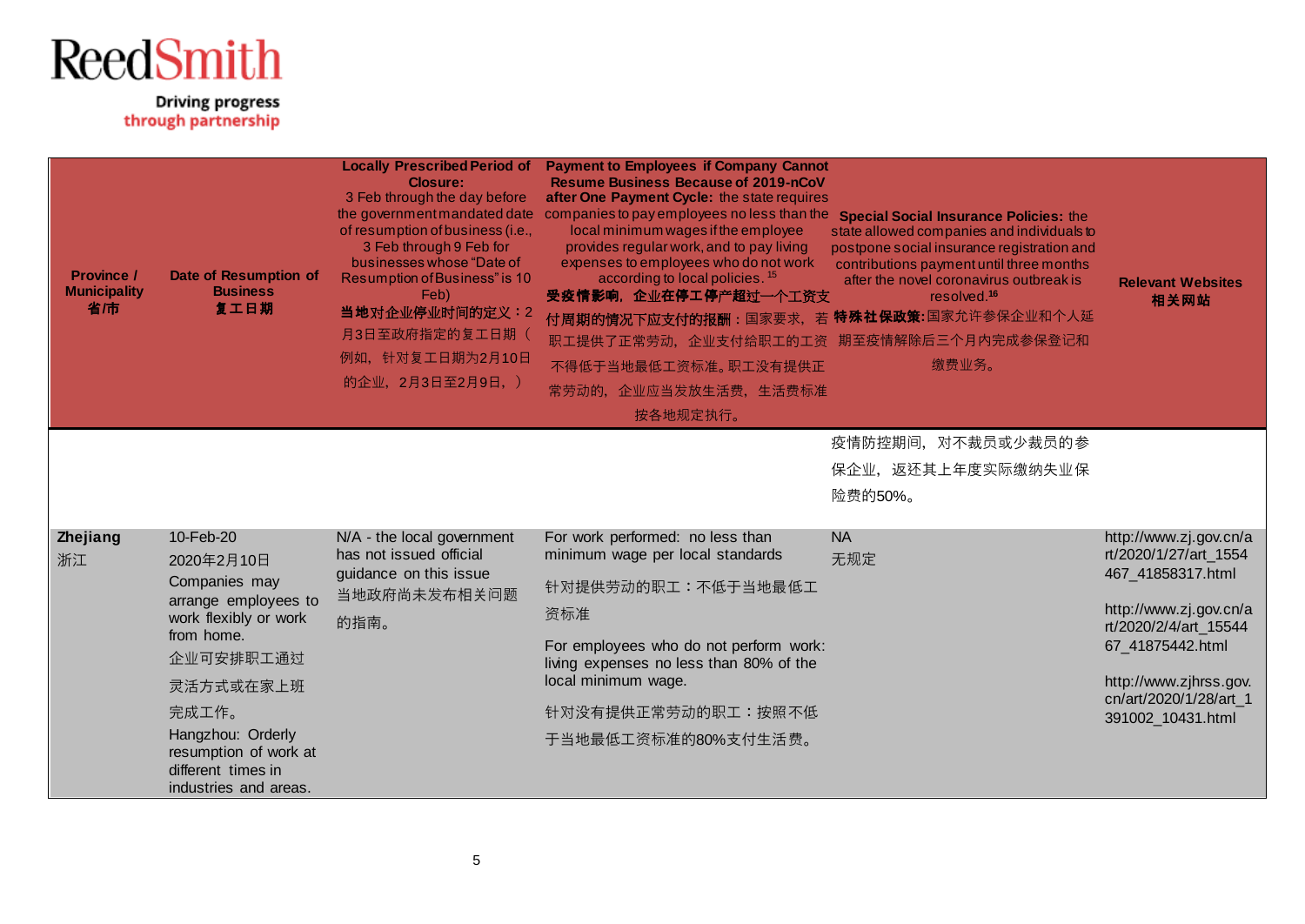| <b>Province /</b><br><b>Municipality</b><br>省市 | <b>Date of Resumption of</b><br><b>Business</b><br>复工日期                                                                                                                                                                                                                                                                                                                        | <b>Closure:</b><br>3 Feb through the day before<br>of resumption of business (i.e.,<br>3 Feb through 9 Feb for<br>businesses whose "Date of<br>Resumption of Business" is 10<br>Feb)<br>当地对企业停业时间的定义: 2<br>月3日至政府指定的复工日期(<br>例如, 针对复工日期为2月10日<br>的企业, 2月3日至2月9日, ) | Locally Prescribed Period of Payment to Employees if Company Cannot<br><b>Resume Business Because of 2019-nCoV</b><br>after One Payment Cycle: the state requires<br>the government mandated date companies to pay employees no less than the Special Social Insurance Policies: the<br>local minimum wages if the employee<br>provides regular work, and to pay living<br>expenses to employees who do not work<br>according to local policies. <sup>15</sup><br>受疫情影响,企业在停工停产超过一个工资支<br>付周期的情况下应支付的报酬:国家要求,若特殊社保政策:国家允许参保企业和个人延<br>职工提供了正常劳动,企业支付给职工的工资<br>不得低于当地最低工资标准。职工没有提供正<br>常劳动的, 企业应当发放生活费, 生活费标准<br>按各地规定执行。 | state allowed companies and individuals to<br>postpone social insurance registration and<br>contributions payment until three months<br>after the novel coronavirus outbreak is<br>resolved. <sup>16</sup><br>期至疫情解除后三个月内完成参保登记和<br>缴费业务。 | <b>Relevant Websites</b><br>相关网站 |
|------------------------------------------------|--------------------------------------------------------------------------------------------------------------------------------------------------------------------------------------------------------------------------------------------------------------------------------------------------------------------------------------------------------------------------------|--------------------------------------------------------------------------------------------------------------------------------------------------------------------------------------------------------------------------------------------------------------------|-------------------------------------------------------------------------------------------------------------------------------------------------------------------------------------------------------------------------------------------------------------------------------------------------------------------------------------------------------------------------------------------------------------------------------------------------------------------------------------------------------------------------------------------------------------------------------------------------------------------------|-------------------------------------------------------------------------------------------------------------------------------------------------------------------------------------------------------------------------------------------|----------------------------------|
|                                                | February 10, key<br>people's livelihood<br>projects and their<br>necessary supporting<br>enterprises such as<br>concrete production<br>and slag<br>transportation;<br>February 15, general<br>livelihood projects<br>such as resettlement<br>housing construction;<br>February 20, other<br>projects with<br>conditions.<br>杭州市:分类分区分<br>时段有序复工。<br>2月10日起, 重点民生<br>工程及其混凝土生产、 |                                                                                                                                                                                                                                                                    |                                                                                                                                                                                                                                                                                                                                                                                                                                                                                                                                                                                                                         |                                                                                                                                                                                                                                           |                                  |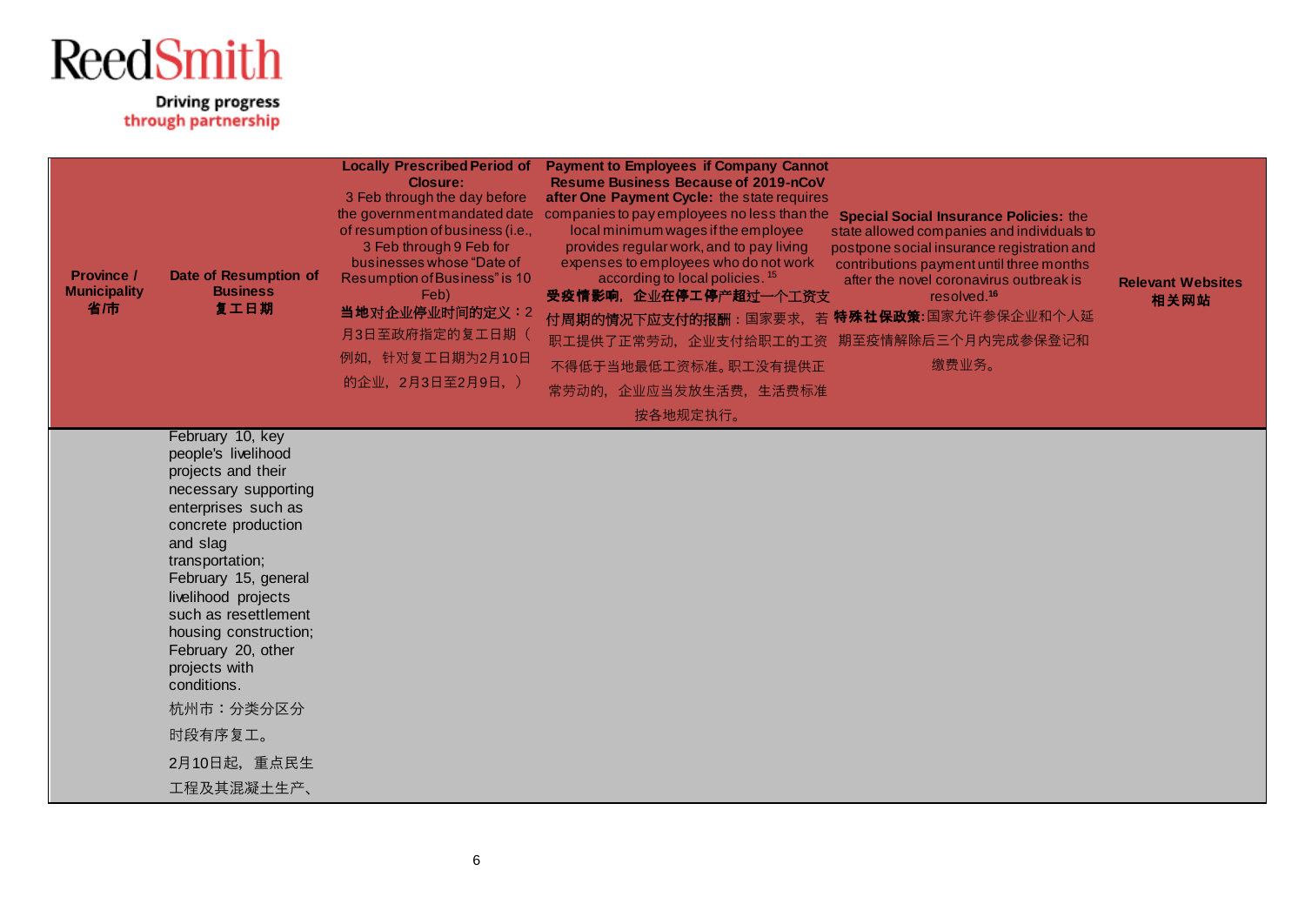| <b>Province /</b><br><b>Municipality</b><br>省市 | <b>Date of Resumption of</b><br><b>Business</b><br>复工日期 | <b>Locally Prescribed Period of</b><br><b>Closure:</b><br>3 Feb through the day before<br>of resumption of business (i.e.,<br>3 Feb through 9 Feb for<br>businesses whose "Date of<br>Resumption of Business" is 10<br>Feb)<br>当地对企业停业时间的定义: 2<br>月3日至政府指定的复工日期(<br>例如, 针对复工日期为2月10日<br>的企业, 2月3日至2月9日, ) | <b>Payment to Employees if Company Cannot</b><br><b>Resume Business Because of 2019-nCoV</b><br>after One Payment Cycle: the state requires<br>the government mandated date companies to pay employees no less than the<br>local minimum wages if the employee<br>provides regular work, and to pay living<br>expenses to employees who do not work<br>according to local policies. <sup>15</sup><br>受疫情影响,企业在停工停产超过一个工资支<br>付周期的情况下应支付的报酬:国家要求,若特殊社保政策:国家允许参保企业和个人延<br>职工提供了正常劳动,企业支付给职工的工资<br>不得低于当地最低工资标准。职工没有提供正<br>常劳动的, 企业应当发放生活费, 生活费标准<br>按各地规定执行。 | <b>Special Social Insurance Policies: the</b><br>state allowed companies and individuals to<br>postpone social insurance registration and<br>contributions payment until three months<br>after the novel coronavirus outbreak is<br>resolved. <sup>16</sup><br>期至疫情解除后三个月内完成参保登记和<br>缴费业务。 | <b>Relevant Websites</b><br>相关网站                                                                                                               |
|------------------------------------------------|---------------------------------------------------------|-----------------------------------------------------------------------------------------------------------------------------------------------------------------------------------------------------------------------------------------------------------------------------------------------------------|------------------------------------------------------------------------------------------------------------------------------------------------------------------------------------------------------------------------------------------------------------------------------------------------------------------------------------------------------------------------------------------------------------------------------------------------------------------------------------------------------------------------------------------------------------|--------------------------------------------------------------------------------------------------------------------------------------------------------------------------------------------------------------------------------------------------------------------------------------------|------------------------------------------------------------------------------------------------------------------------------------------------|
|                                                | 渣土运输等必要配套                                               |                                                                                                                                                                                                                                                                                                           |                                                                                                                                                                                                                                                                                                                                                                                                                                                                                                                                                            |                                                                                                                                                                                                                                                                                            |                                                                                                                                                |
|                                                | 企业; 2月15日起, 安                                           |                                                                                                                                                                                                                                                                                                           |                                                                                                                                                                                                                                                                                                                                                                                                                                                                                                                                                            |                                                                                                                                                                                                                                                                                            |                                                                                                                                                |
|                                                | 置房建设等一般民生                                               |                                                                                                                                                                                                                                                                                                           |                                                                                                                                                                                                                                                                                                                                                                                                                                                                                                                                                            |                                                                                                                                                                                                                                                                                            |                                                                                                                                                |
|                                                | 工程;2月20日起,具                                             |                                                                                                                                                                                                                                                                                                           |                                                                                                                                                                                                                                                                                                                                                                                                                                                                                                                                                            |                                                                                                                                                                                                                                                                                            |                                                                                                                                                |
|                                                | 备条件的其他工程。                                               |                                                                                                                                                                                                                                                                                                           |                                                                                                                                                                                                                                                                                                                                                                                                                                                                                                                                                            |                                                                                                                                                                                                                                                                                            |                                                                                                                                                |
| Fujian<br>福建                                   | 10-Feb-20<br>2020年2月10日                                 | $N$ – regular salary is paid,<br>except for regularly<br>scheduled rest days (200%),<br>i. e., 8 and 9 Feb<br>否 -- 支付标准工资, 除去<br>正常休息日 (200%), 例如                                                                                                                                                         | For work performed: no less than<br>minimum wage per local standards<br>针对提供劳动的职工:不低于当地最低工<br>资标准                                                                                                                                                                                                                                                                                                                                                                                                                                                          | <b>NA</b><br>无规定                                                                                                                                                                                                                                                                           | http://www.fujian.gov.<br>cn/xw/fjyw/202001/t20<br>200130 5186910.htm<br>http://rst.fujian.gov.cn/<br>xw/zyxw/202001/t202<br>00131 5187172.htm |
|                                                |                                                         | 2月8日和9日。                                                                                                                                                                                                                                                                                                  | For employees who do not perform work:<br>If the company cannot resume business<br>because of 2019-nCoV after one<br>payment cycle, employees who do not<br>perform work shall be paid with living<br>expenses based on relevant local rules.                                                                                                                                                                                                                                                                                                              |                                                                                                                                                                                                                                                                                            |                                                                                                                                                |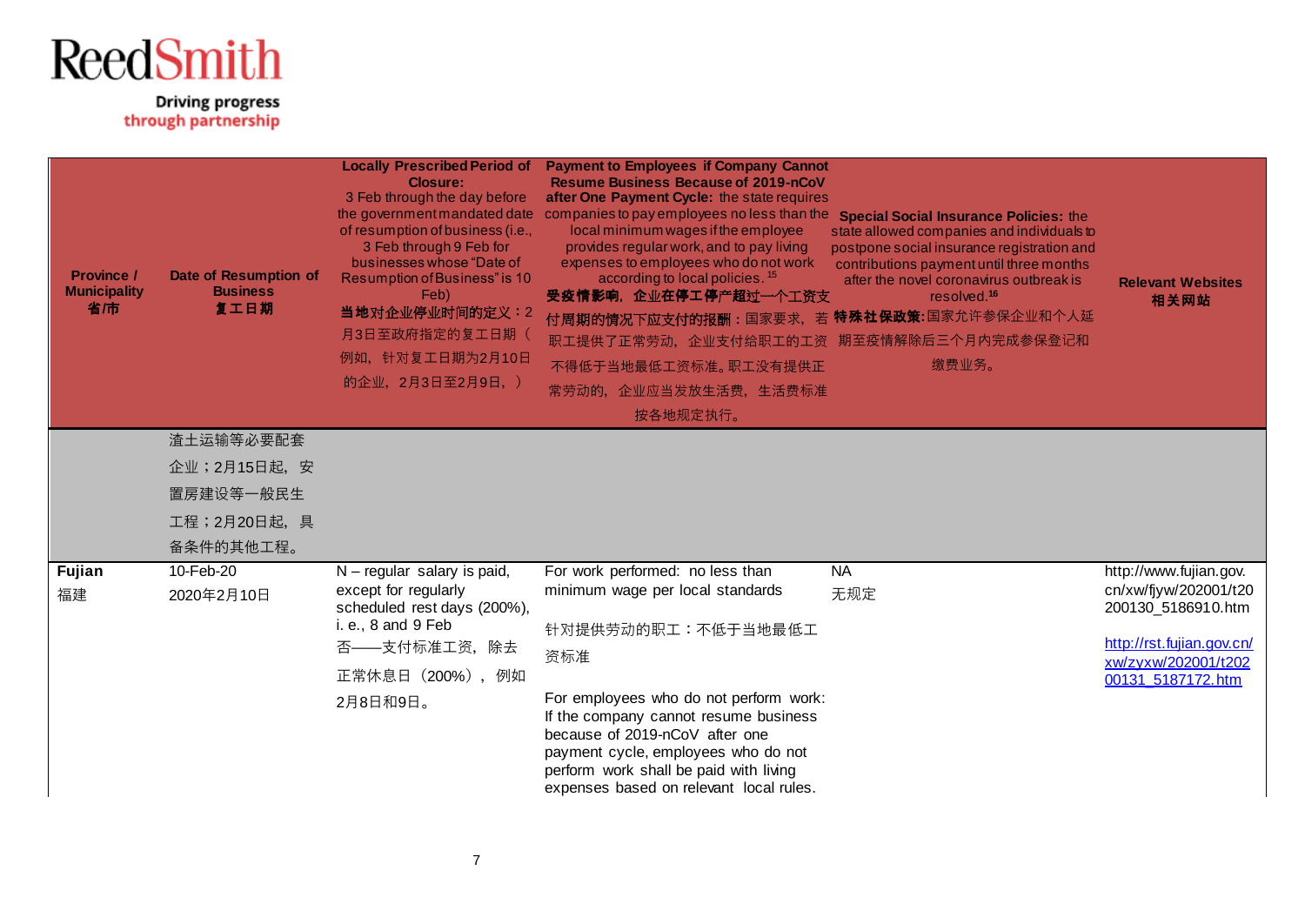| <b>Province /</b><br><b>Municipality</b><br>省庸 | <b>Date of Resumption of</b><br><b>Business</b><br>复工日期                                                                         | <b>Locally Prescribed Period of</b><br><b>Closure:</b><br>3 Feb through the day before<br>the government mandated date<br>of resumption of business (i.e.,<br>3 Feb through 9 Feb for<br>businesses whose "Date of<br>Resumption of Business" is 10<br>Feb)<br>当地对企业停业时间的定义: 2<br>月3日至政府指定的复工日期(<br>例如, 针对复工日期为2月10日<br>的企业, 2月3日至2月9日, ) | <b>Payment to Employees if Company Cannot</b><br><b>Resume Business Because of 2019-nCoV</b><br>after One Payment Cycle: the state requires<br>companies to pay employees no less than the<br>local minimum wages if the employee<br>provides regular work, and to pay living<br>expenses to employees who do not work<br>according to local policies. <sup>15</sup><br>受疫情影响,企业在停工停产超过一个工资支<br>付周期的情况下应支付的报酬:国家要求,若<br>职工提供了正常劳动,企业支付给职工的工资<br>不得低于当地最低工资标准。职工没有提供正<br>常劳动的, 企业应当发放生活费, 生活费标准<br>按各地规定执行。 | <b>Special Social Insurance Policies: the</b><br>state allowed companies and individuals to<br>postpone social insurance registration and<br>contributions payment until three months<br>after the novel coronavirus outbreak is<br>resolved. <sup>16</sup><br>特殊社保政策:国家允许参保企业和个人延<br>期至疫情解除后三个月内完成参保登记和<br>缴费业务。 | <b>Relevant Websites</b><br>相关网站                                                                                                                             |
|------------------------------------------------|---------------------------------------------------------------------------------------------------------------------------------|-------------------------------------------------------------------------------------------------------------------------------------------------------------------------------------------------------------------------------------------------------------------------------------------------------------------------------------------|------------------------------------------------------------------------------------------------------------------------------------------------------------------------------------------------------------------------------------------------------------------------------------------------------------------------------------------------------------------------------------------------------------------------------------------------------------------------------------------------------------|-------------------------------------------------------------------------------------------------------------------------------------------------------------------------------------------------------------------------------------------------------------------------------------------------------------------|--------------------------------------------------------------------------------------------------------------------------------------------------------------|
|                                                |                                                                                                                                 |                                                                                                                                                                                                                                                                                                                                           | The provincial level notice did not provide<br>a specific standard of living expense<br>payments.                                                                                                                                                                                                                                                                                                                                                                                                          |                                                                                                                                                                                                                                                                                                                   |                                                                                                                                                              |
|                                                |                                                                                                                                 |                                                                                                                                                                                                                                                                                                                                           | 针对没有提供正常劳动的职工:企业因受                                                                                                                                                                                                                                                                                                                                                                                                                                                                                         |                                                                                                                                                                                                                                                                                                                   |                                                                                                                                                              |
|                                                |                                                                                                                                 |                                                                                                                                                                                                                                                                                                                                           | 疫情影响导致停工停产超过一个工资支付                                                                                                                                                                                                                                                                                                                                                                                                                                                                                         |                                                                                                                                                                                                                                                                                                                   |                                                                                                                                                              |
|                                                |                                                                                                                                 |                                                                                                                                                                                                                                                                                                                                           | 周期的, 应当根据地方有关规定支付生活                                                                                                                                                                                                                                                                                                                                                                                                                                                                                        |                                                                                                                                                                                                                                                                                                                   |                                                                                                                                                              |
|                                                |                                                                                                                                 |                                                                                                                                                                                                                                                                                                                                           | 费。省级通知没有给出明确的生活费标准。                                                                                                                                                                                                                                                                                                                                                                                                                                                                                        |                                                                                                                                                                                                                                                                                                                   |                                                                                                                                                              |
| <b>Chongqing</b><br>重庆                         | 10-Feb-20<br>2020年2月10日<br>Companies may<br>arrange employees to<br>return to work in<br>different batches.<br>企业可安排员工分批<br>复工。 | N/A - the specific province or<br>municipality has not issued<br>official guidance on this<br>issue<br>当地政府尚未发布相关问题<br>的指南。                                                                                                                                                                                                               | For work performed: no less than<br>minimum wage per local standards<br>针对提供劳动的职工:不低于当地最低工<br>资标准<br>For employees who do not perform work:<br>N/A - the local government has not                                                                                                                                                                                                                                                                                                                          | Certain types of the social insurance<br>contributions affected by the novel<br>coronavirus outbreak that cannot be<br>paid on time are allowed to be<br>postponed until three months after the<br>novel coronavirus outbreak is<br>resolved.                                                                     | http://www.cq.gov.cn/<br>zwxx/jrcq/202001/t20<br>200129_4785694.htm<br>http://www.cq.gov.cn/<br>zwgk/fdzdgknr/lzyj/gtg<br>w/202002/t20200206<br>4861109.html |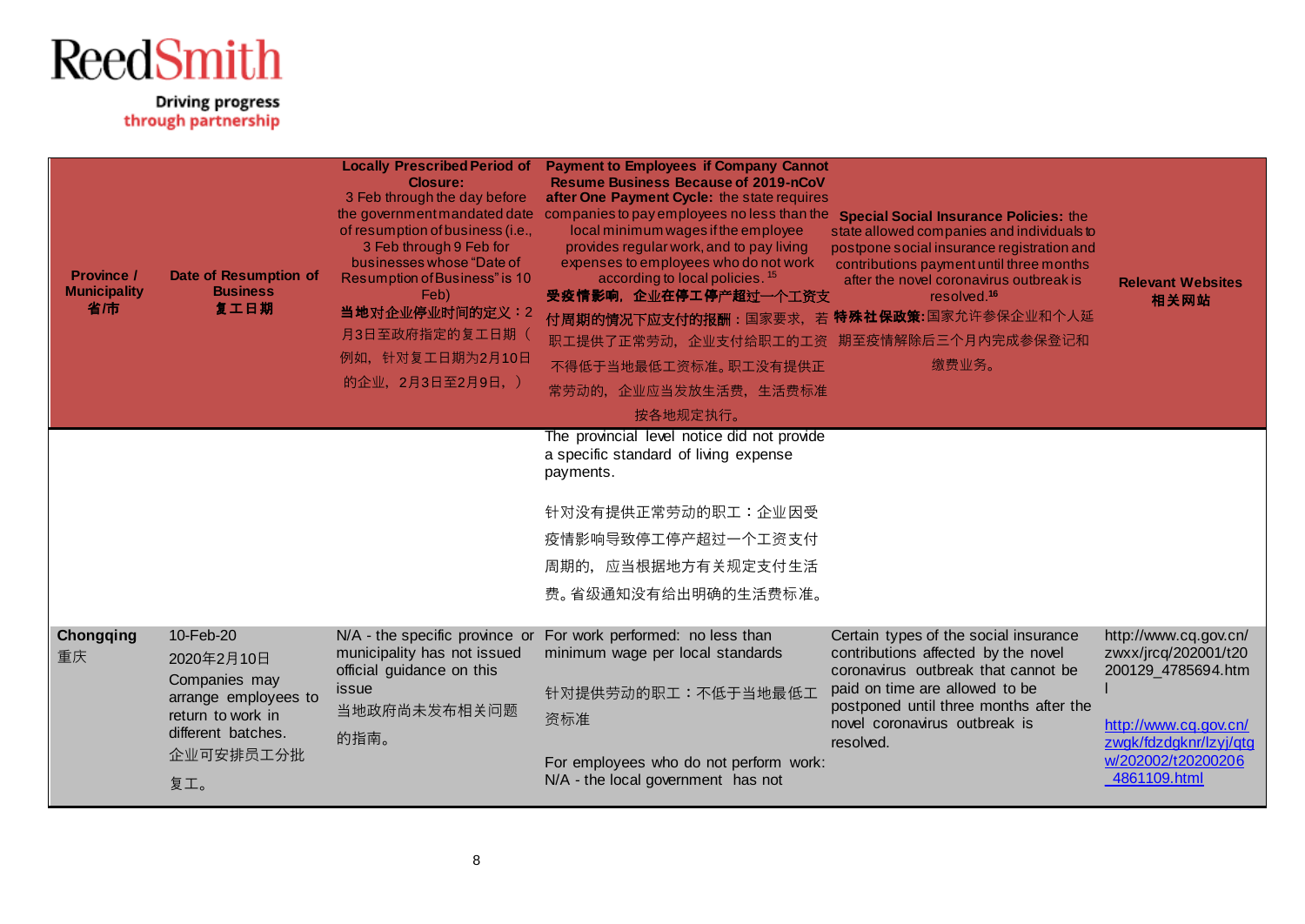| <b>Province /</b><br><b>Municipality</b><br>省市 | <b>Date of Resumption of</b><br><b>Business</b><br>复工日期 | <b>Locally Prescribed Period of</b><br><b>Closure:</b><br>3 Feb through the day before<br>the government mandated date<br>of resumption of business (i.e.,<br>3 Feb through 9 Feb for<br>businesses whose "Date of<br>Resumption of Business" is 10<br>Feb)<br>当地对企业停业时间的定义: 2<br>月3日至政府指定的复工日期(<br>例如, 针对复工日期为2月10日<br>的企业, 2月3日至2月9日, ) | <b>Payment to Employees if Company Cannot</b><br><b>Resume Business Because of 2019-nCoV</b><br>after One Payment Cycle: the state requires<br>companies to pay employees no less than the<br>local minimum wages if the employee<br>provides regular work, and to pay living<br>expenses to employees who do not work<br>according to local policies. <sup>15</sup><br>受疫情影响,企业在停工停产超过一个工资支<br>付周期的情况下应支付的报酬:国家要求,若特殊社保政策:国家允许参保企业和个人延<br>职工提供了正常劳动,企业支付给职工的工资<br>不得低于当地最低工资标准。职工没有提供正<br>常劳动的,企业应当发放生活费,生活费标准<br>按各地规定执行。 | <b>Special Social Insurance Policies: the</b><br>state allowed companies and individuals to<br>postpone social insurance registration and<br>contributions payment until three months<br>after the novel coronavirus outbreak is<br>resolved. <sup>16</sup><br>期至疫情解除后三个月内完成参保登记和<br>缴费业务。 | <b>Relevant Websites</b><br>相关网站                                      |
|------------------------------------------------|---------------------------------------------------------|-------------------------------------------------------------------------------------------------------------------------------------------------------------------------------------------------------------------------------------------------------------------------------------------------------------------------------------------|-----------------------------------------------------------------------------------------------------------------------------------------------------------------------------------------------------------------------------------------------------------------------------------------------------------------------------------------------------------------------------------------------------------------------------------------------------------------------------------------------------------------------------|--------------------------------------------------------------------------------------------------------------------------------------------------------------------------------------------------------------------------------------------------------------------------------------------|-----------------------------------------------------------------------|
|                                                |                                                         |                                                                                                                                                                                                                                                                                                                                           | issued official guidance on standard of<br>living expense payments.                                                                                                                                                                                                                                                                                                                                                                                                                                                         | 因疫情影响未能及时办理参保某些社会<br>保障险的, 可在疫情解除后3个月内补                                                                                                                                                                                                                                                    | http://www.cq.gov.cn/<br>ykb/bmts/202002/t202<br>00204 4786045.html   |
|                                                |                                                         |                                                                                                                                                                                                                                                                                                                                           | 针对没有提供正常劳动的职工:当地政府 办。                                                                                                                                                                                                                                                                                                                                                                                                                                                                                                       |                                                                                                                                                                                                                                                                                            |                                                                       |
|                                                |                                                         |                                                                                                                                                                                                                                                                                                                                           | 尚未发布生活费标准问题的官方指南。                                                                                                                                                                                                                                                                                                                                                                                                                                                                                                           |                                                                                                                                                                                                                                                                                            |                                                                       |
|                                                |                                                         |                                                                                                                                                                                                                                                                                                                                           |                                                                                                                                                                                                                                                                                                                                                                                                                                                                                                                             |                                                                                                                                                                                                                                                                                            |                                                                       |
| Shandong<br>山东                                 | 10-Feb-20<br>2020年2月10日<br>Heze: Some                   | N - regular salary is paid,<br>except for regularly<br>scheduled rest days (200%),                                                                                                                                                                                                                                                        | For work performed: no less than<br>minimum wage per local standards                                                                                                                                                                                                                                                                                                                                                                                                                                                        | Social insurance contributions<br>affected by the novel coronavirus<br>outbreak that cannot be paid on time                                                                                                                                                                                | http://hrss.shandong.<br>gov.cn/articles/ch003<br>30/202001/3d05bf8d- |
|                                                | construction sites are<br>tentatively resumed           | i.e., 8 and 9 Feb<br>否 -- 支付标准工资, 除去                                                                                                                                                                                                                                                                                                      | 针对提供劳动的职工:不低于当地最低工<br>资标准                                                                                                                                                                                                                                                                                                                                                                                                                                                                                                   | are allowed to be postponed until two<br>months after the novel coronavirus<br>outbreak is resolved.                                                                                                                                                                                       | c0e3-43b1-beef-<br>a9176004abe4.shtml                                 |
|                                                | no earlier than<br>February 24.                         | 正常休息日 (200%), 例如                                                                                                                                                                                                                                                                                                                          |                                                                                                                                                                                                                                                                                                                                                                                                                                                                                                                             | 因疫情影响未能及时办理参保的, 可延                                                                                                                                                                                                                                                                         | http://hrss.shandong.                                                 |
|                                                | 菏泽市:某些建筑工                                               | 2月8日和9日。                                                                                                                                                                                                                                                                                                                                  | For employees who do not perform work: 迟至疫情结束后2个月办理。<br>living expenses no less than 70% of the                                                                                                                                                                                                                                                                                                                                                                                                                             |                                                                                                                                                                                                                                                                                            | gov.cn/articles/ch047<br>89/202001/3c7f455d-                          |
|                                                | 地暂定不早于2月24日                                             |                                                                                                                                                                                                                                                                                                                                           | local minimum wage.                                                                                                                                                                                                                                                                                                                                                                                                                                                                                                         |                                                                                                                                                                                                                                                                                            | ab8b-4c37-9882-<br>eecb48456cb9.shtml                                 |
|                                                | 前复工。                                                    |                                                                                                                                                                                                                                                                                                                                           |                                                                                                                                                                                                                                                                                                                                                                                                                                                                                                                             |                                                                                                                                                                                                                                                                                            |                                                                       |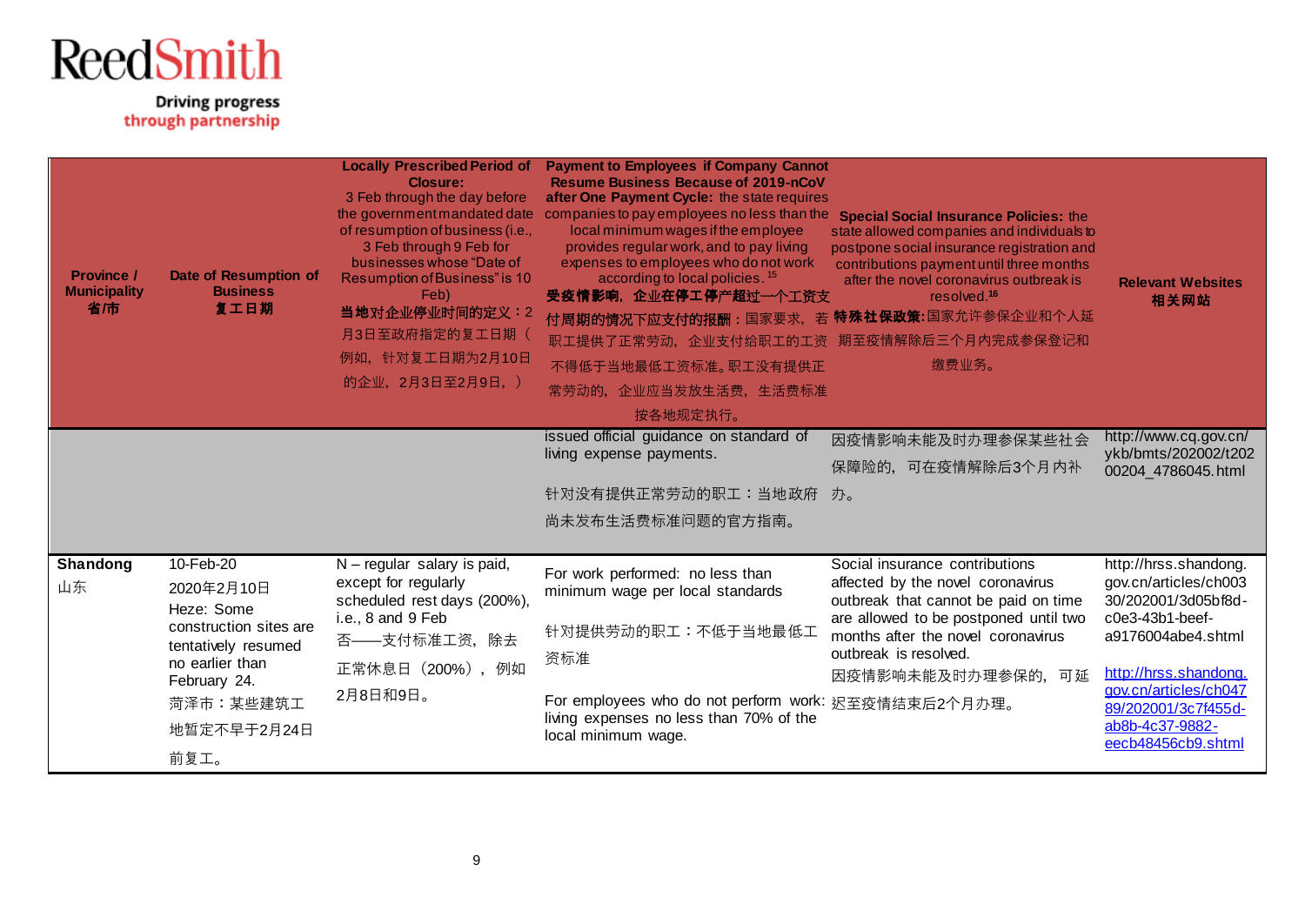| <b>Province /</b><br><b>Municipality</b><br>省庸 | <b>Date of Resumption of</b><br><b>Business</b><br>复工日期 | <b>Locally Prescribed Period of</b><br><b>Closure:</b><br>3 Feb through the day before<br>of resumption of business (i.e.,<br>3 Feb through 9 Feb for<br>businesses whose "Date of<br>Resumption of Business" is 10<br>Feb)<br>当地对企业停业时间的定义: 2<br>月3日至政府指定的复工日期(<br>例如, 针对复工日期为2月10日<br>的企业, 2月3日至2月9日, ) | <b>Payment to Employees if Company Cannot</b><br><b>Resume Business Because of 2019-nCoV</b><br>after One Payment Cycle: the state requires<br>the government mandated date companies to pay employees no less than the Special Social Insurance Policies: the<br>local minimum wages if the employee<br>provides regular work, and to pay living<br>expenses to employees who do not work<br>according to local policies. <sup>15</sup><br>受疫情影响, 企业在停工停产超过一个工资支<br>付周期的情况下应支付的报酬:国家要求,若特殊社保政策:国家允许参保企业和个人延<br>职工提供了正常劳动,企业支付给职工的工资<br>不得低于当地最低工资标准。职工没有提供正<br>常劳动的,企业应当发放生活费,生活费标准<br>按各地规定执行。 | state allowed companies and individuals to<br>postpone social insurance registration and<br>contributions payment until three months<br>after the novel coronavirus outbreak is<br>resolved. <sup>16</sup><br>期至疫情解除后三个月内完成参保登记和<br>缴费业务。 | <b>Relevant Websites</b><br>相关网站                |
|------------------------------------------------|---------------------------------------------------------|-----------------------------------------------------------------------------------------------------------------------------------------------------------------------------------------------------------------------------------------------------------------------------------------------------------|--------------------------------------------------------------------------------------------------------------------------------------------------------------------------------------------------------------------------------------------------------------------------------------------------------------------------------------------------------------------------------------------------------------------------------------------------------------------------------------------------------------------------------------------------------------------------------------------------|-------------------------------------------------------------------------------------------------------------------------------------------------------------------------------------------------------------------------------------------|-------------------------------------------------|
|                                                |                                                         |                                                                                                                                                                                                                                                                                                           | 针对没有提供正常劳动的职工:按照不低                                                                                                                                                                                                                                                                                                                                                                                                                                                                                                                                                                               |                                                                                                                                                                                                                                           | http://www.qlwb.com.<br>cn/detail/11296348      |
|                                                |                                                         |                                                                                                                                                                                                                                                                                                           | 于当地最低工资标准的70%支付生活费。                                                                                                                                                                                                                                                                                                                                                                                                                                                                                                                                                                              |                                                                                                                                                                                                                                           |                                                 |
|                                                |                                                         |                                                                                                                                                                                                                                                                                                           |                                                                                                                                                                                                                                                                                                                                                                                                                                                                                                                                                                                                  |                                                                                                                                                                                                                                           |                                                 |
| Jiangxi<br>江西                                  | 10-Feb-20<br>2020年2月10日                                 | N - regular salary is paid,<br>except for regularly                                                                                                                                                                                                                                                       | For work performed: no less than<br>minimum wage per local standards                                                                                                                                                                                                                                                                                                                                                                                                                                                                                                                             | <b>NA</b><br>无规定                                                                                                                                                                                                                          |                                                 |
|                                                |                                                         | scheduled rest days (200%),<br>i.e., 8 and 9 Feb                                                                                                                                                                                                                                                          | 针对提供劳动的职工:不低于当地最低工                                                                                                                                                                                                                                                                                                                                                                                                                                                                                                                                                                               |                                                                                                                                                                                                                                           | http://www.jiangxi.gov                          |
|                                                |                                                         | 否——支付标准工资,除去                                                                                                                                                                                                                                                                                              | 资标准                                                                                                                                                                                                                                                                                                                                                                                                                                                                                                                                                                                              |                                                                                                                                                                                                                                           | .cn/art/2020/1/31/art                           |
|                                                |                                                         | 正常休息日 (200%), 例如<br>2月8日和9日。                                                                                                                                                                                                                                                                              | For employees who do not perform work:<br>living expenses no less than 70% of the                                                                                                                                                                                                                                                                                                                                                                                                                                                                                                                |                                                                                                                                                                                                                                           | 393 1494259.html<br>http://rst.jiagxi.gov.cn/   |
|                                                |                                                         |                                                                                                                                                                                                                                                                                                           | local minimum wage.                                                                                                                                                                                                                                                                                                                                                                                                                                                                                                                                                                              |                                                                                                                                                                                                                                           | tzgg/11707.jhtml                                |
|                                                |                                                         |                                                                                                                                                                                                                                                                                                           | 针对没有提供正常劳动的职工:按照不低                                                                                                                                                                                                                                                                                                                                                                                                                                                                                                                                                                               |                                                                                                                                                                                                                                           |                                                 |
|                                                |                                                         |                                                                                                                                                                                                                                                                                                           | 于当地最低工资标准的70%支付生活费。                                                                                                                                                                                                                                                                                                                                                                                                                                                                                                                                                                              |                                                                                                                                                                                                                                           |                                                 |
| Liaoning<br>辽宁                                 | 10-Feb-20<br>2020年2月10日                                 | N - regular salary is paid,<br>except for regularly                                                                                                                                                                                                                                                       | For work performed: no less than<br>minimum wage per local standards                                                                                                                                                                                                                                                                                                                                                                                                                                                                                                                             | <b>NA</b><br>无规定                                                                                                                                                                                                                          | http://www.ln.gov.cn/z<br>fxx/jrln/wzxx2018/202 |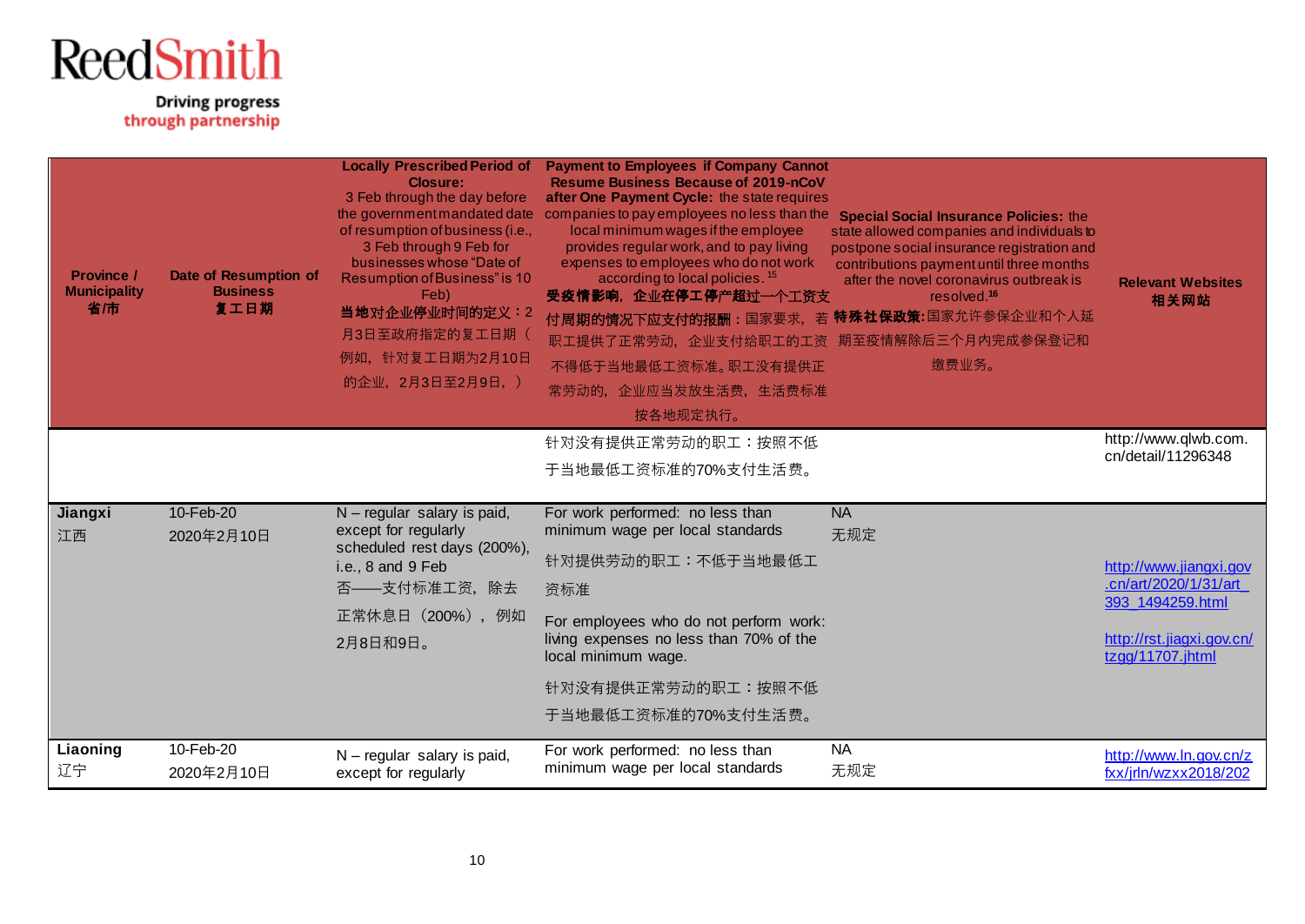| <b>Province /</b><br><b>Municipality</b><br>省市 | Date of Resumption of<br><b>Business</b><br>复工日期 | <b>Locally Prescribed Period of</b><br><b>Closure:</b><br>3 Feb through the day before<br>the government mandated date<br>of resumption of business (i.e.,<br>3 Feb through 9 Feb for<br>businesses whose "Date of<br>Resumption of Business" is 10<br>Feb)<br>当地对企业停业时间的定义: 2<br>月3日至政府指定的复工日期(<br>例如, 针对复工日期为2月10日<br>的企业, 2月3日至2月9日, ) | <b>Payment to Employees if Company Cannot</b><br><b>Resume Business Because of 2019-nCoV</b><br>after One Payment Cycle: the state requires<br>companies to pay employees no less than the<br>local minimum wages if the employee<br>provides regular work, and to pay living<br>expenses to employees who do not work<br>according to local policies. <sup>15</sup><br>受疫情影响,企业在停工停产超过一个工资支<br>付周期的情况下应支付的报酬:国家要求,若特殊社保政策:国家允许参保企业和个人延<br>职工提供了正常劳动,企业支付给职工的工资<br>不得低于当地最低工资标准。职工没有提供正<br>常劳动的, 企业应当发放生活费, 生活费标准<br>按各地规定执行。 | <b>Special Social Insurance Policies: the</b><br>state allowed companies and individuals to<br>postpone social insurance registration and<br>contributions payment until three months<br>after the novel coronavirus outbreak is<br>resolved. <sup>16</sup><br>期至疫情解除后三个月内完成参保登记和<br>缴费业务。 | <b>Relevant Websites</b><br>相关网站                                                                                                                    |
|------------------------------------------------|--------------------------------------------------|-------------------------------------------------------------------------------------------------------------------------------------------------------------------------------------------------------------------------------------------------------------------------------------------------------------------------------------------|-------------------------------------------------------------------------------------------------------------------------------------------------------------------------------------------------------------------------------------------------------------------------------------------------------------------------------------------------------------------------------------------------------------------------------------------------------------------------------------------------------------------------------|--------------------------------------------------------------------------------------------------------------------------------------------------------------------------------------------------------------------------------------------------------------------------------------------|-----------------------------------------------------------------------------------------------------------------------------------------------------|
|                                                |                                                  | scheduled rest days (200%),<br>i.e., 8 and 9 Feb<br>否 -- 支付标准工资, 除去<br>正常休息日 (200%), 例如<br>2月8日和9日。                                                                                                                                                                                                                                       | 针对提供劳动的职工:不低于当地最低工<br>资标准<br>For employees who do not perform work:<br>The provincial level notice did not provide<br>a specific standard of living expense<br>payments.<br>针对没有提供正常劳动的职工:省级通知<br>没有给出明确的生活费标准。                                                                                                                                                                                                                                                                                                               |                                                                                                                                                                                                                                                                                            | 001/t20200131 3731<br>012.html<br>http://www.ln.gov.cn/z<br>fxx/jrln/wzxx2018/202<br>002/t20200201 3731<br>888.html                                 |
| Guangxi<br>广西                                  | 10-Feb-20<br>2020年2月10日                          | N - regular salary is paid,<br>except for regularly<br>scheduled rest days (200%),<br>i.e., 8 and 9 Feb<br>否——支付标准工资, 除去<br>正常休息日 (200%), 例如<br>2月8日和9日。                                                                                                                                                                                  | For work performed: no less than<br>minimum wage per local standards<br>针对提供劳动的职工:不低于当地最低工<br>资标准<br>For employees who do not perform work:<br>living expenses no less than 80% of the<br>local minimum wage.                                                                                                                                                                                                                                                                                                                 | <b>NA</b><br>无规定                                                                                                                                                                                                                                                                           | http://www.gxzf.gov.c<br>n/gxyw/20200201-<br>793228.shtml<br>http://rst.gxzf.gov.cn/g<br>xrst2018xwdt/xwdtzxg<br>g/202002/t20200203_<br>108244.html |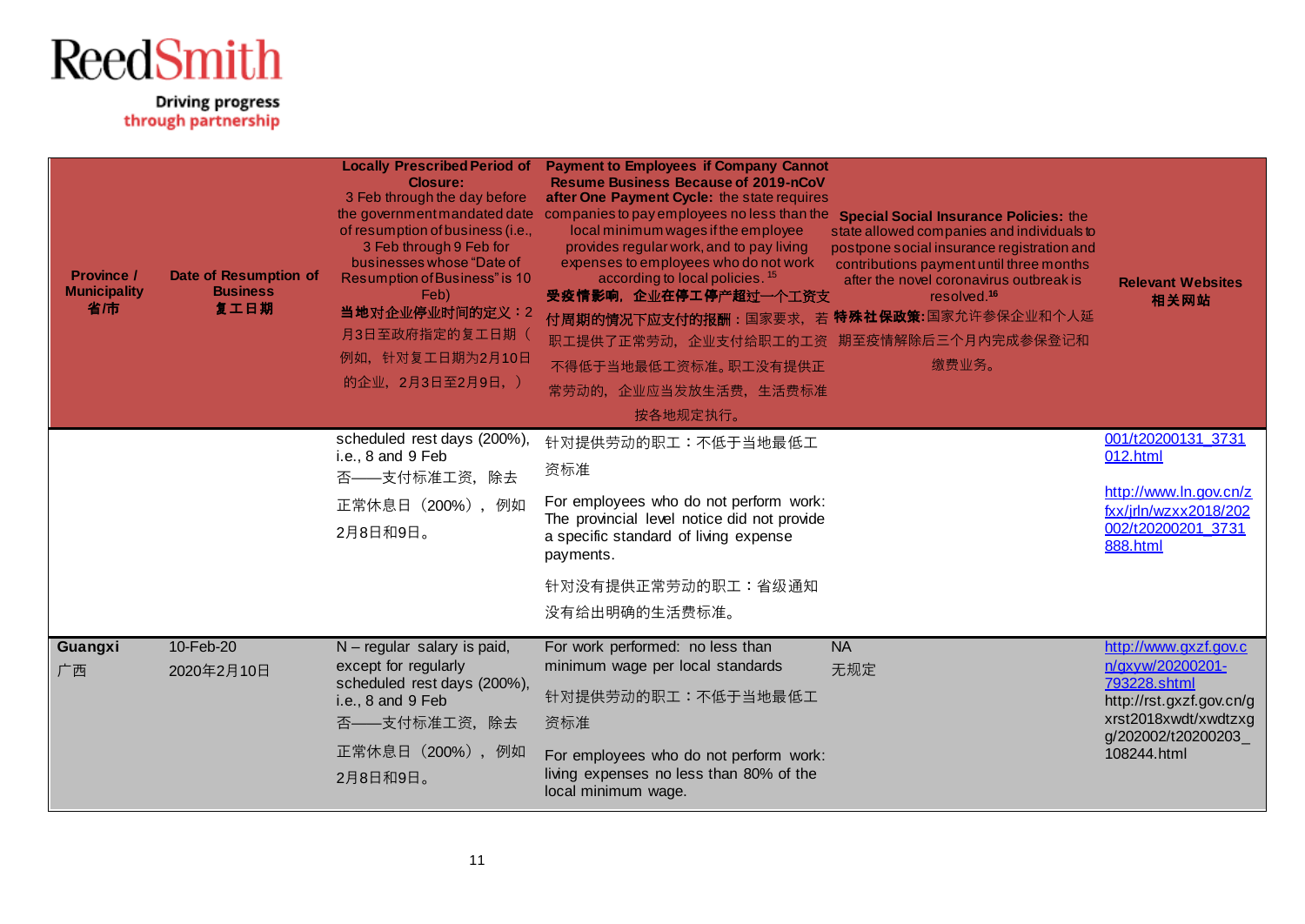| <b>Province /</b><br><b>Municipality</b><br>省市 | Date of Resumption of<br><b>Business</b><br>复工日期 | <b>Locally Prescribed Period of</b><br><b>Closure:</b><br>3 Feb through the day before<br>the government mandated date<br>of resumption of business (i.e.,<br>3 Feb through 9 Feb for<br>businesses whose "Date of<br>Resumption of Business" is 10<br>Feb)<br>当地对企业停业时间的定义: 2<br>月3日至政府指定的复工日期(<br>例如, 针对复工日期为2月10日<br>的企业, 2月3日至2月9日, ) | <b>Payment to Employees if Company Cannot</b><br><b>Resume Business Because of 2019-nCoV</b><br>after One Payment Cycle: the state requires<br>companies to pay employees no less than the Special Social Insurance Policies: the<br>local minimum wages if the employee<br>provides regular work, and to pay living<br>expenses to employees who do not work<br>according to local policies. <sup>15</sup><br>受疫情影响, 企业在停工停产超过一个工资支<br>付周期的情况下应支付的报酬:国家要求,若特殊社保政策:国家允许参保企业和个人延<br>职工提供了正常劳动,企业支付给职工的工资<br>不得低于当地最低工资标准。职工没有提供正<br>常劳动的,企业应当发放生活费,生活费标准<br>按各地规定执行。 | state allowed companies and individuals to<br>postpone social insurance registration and<br>contributions payment until three months<br>after the novel coronavirus outbreak is<br>resolved. <sup>16</sup><br>期至疫情解除后三个月内完成参保登记和<br>缴费业务。 | <b>Relevant Websites</b><br>相关网站                      |
|------------------------------------------------|--------------------------------------------------|-------------------------------------------------------------------------------------------------------------------------------------------------------------------------------------------------------------------------------------------------------------------------------------------------------------------------------------------|---------------------------------------------------------------------------------------------------------------------------------------------------------------------------------------------------------------------------------------------------------------------------------------------------------------------------------------------------------------------------------------------------------------------------------------------------------------------------------------------------------------------------------------------------------------------|-------------------------------------------------------------------------------------------------------------------------------------------------------------------------------------------------------------------------------------------|-------------------------------------------------------|
|                                                |                                                  |                                                                                                                                                                                                                                                                                                                                           | 针对没有提供正常劳动的职工:按照不低                                                                                                                                                                                                                                                                                                                                                                                                                                                                                                                                                  |                                                                                                                                                                                                                                           |                                                       |
|                                                |                                                  |                                                                                                                                                                                                                                                                                                                                           | 于当地最低工资标准的80%支付生活费。                                                                                                                                                                                                                                                                                                                                                                                                                                                                                                                                                 |                                                                                                                                                                                                                                           |                                                       |
| Anhui<br>安徽                                    | 10-Feb-20<br>2020年2月10日                          | N/A - the local government<br>has not issued official<br>guidance on this issue<br>当地政府尚未发布相关问题<br>的指南。                                                                                                                                                                                                                                   | For work performed: no less than<br>minimum wage per local standards<br>针对提供劳动的职工:不低于当地最低工<br>资标准<br>For employees who do not perform work:<br>N/A - the local government has not<br>issued official guidance on standard of<br>living expense payments.<br>针对没有提供正常劳动的职工:当地政府<br>尚未发布生活费标准问题的官方指南。                                                                                                                                                                                                                                                                 | <b>NA</b><br>无规定                                                                                                                                                                                                                          | http://www.ah.gov.cn/<br>public/1681/8257661.<br>html |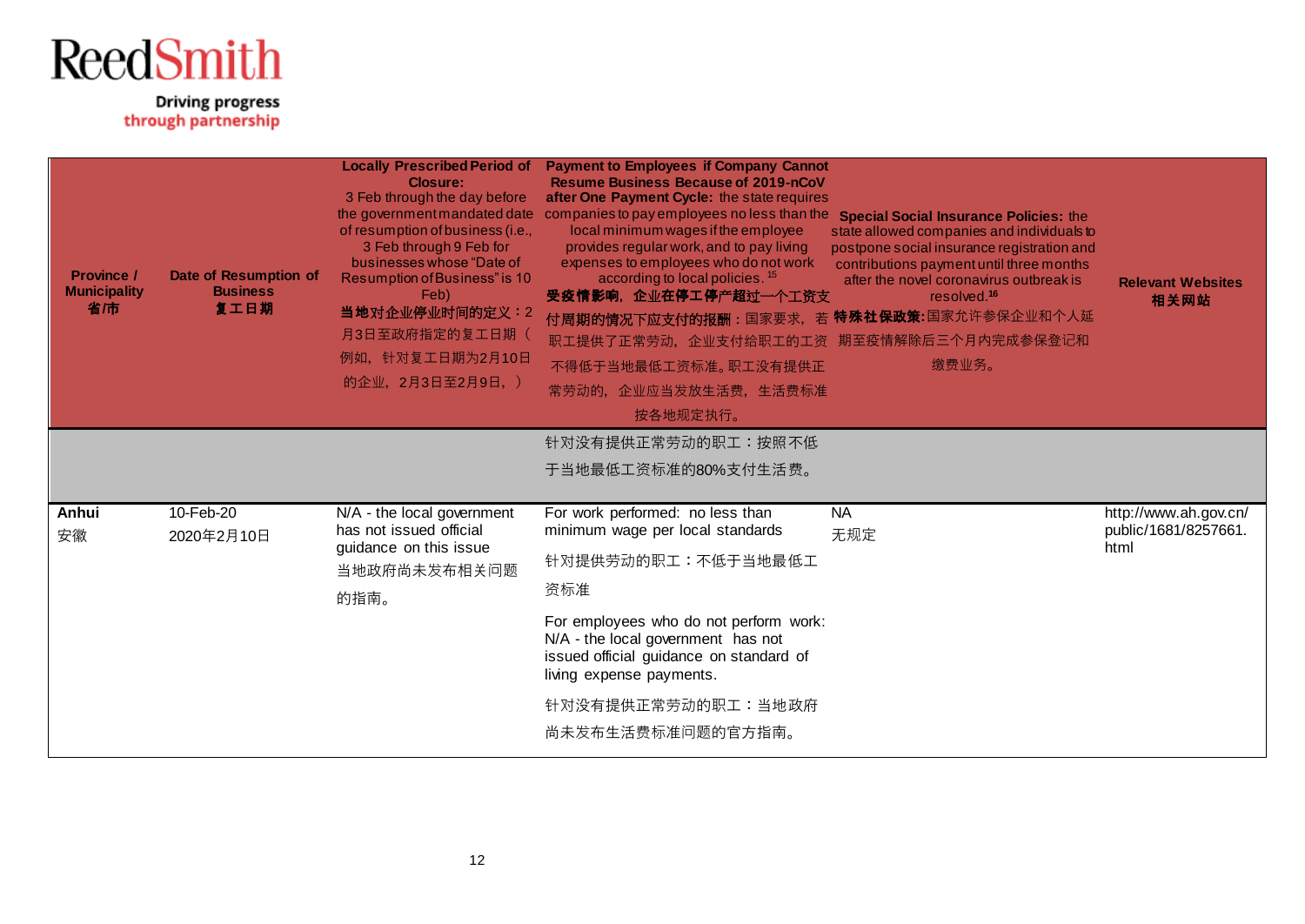| <b>Province /</b><br><b>Municipality</b><br>省庸 | Date of Resumption of<br><b>Business</b><br>复工日期 | <b>Locally Prescribed Period of</b><br><b>Closure:</b><br>3 Feb through the day before<br>of resumption of business (i.e.,<br>3 Feb through 9 Feb for<br>businesses whose "Date of<br>Resumption of Business" is 10<br>Feb)<br>当地对企业停业时间的定义: 2<br>月3日至政府指定的复工日期(<br>例如, 针对复工日期为2月10日<br>的企业, 2月3日至2月9日, ) | <b>Payment to Employees if Company Cannot</b><br><b>Resume Business Because of 2019-nCoV</b><br>after One Payment Cycle: the state requires<br>the government mandated date companies to pay employees no less than the<br>local minimum wages if the employee<br>provides regular work, and to pay living<br>expenses to employees who do not work<br>according to local policies. <sup>15</sup><br>受疫情影响,企业在停工停产超过一个工资支<br>付周期的情况下应支付的报酬:国家要求,若特殊社保政策:国家允许参保企业和个人延<br>职工提供了正常劳动,企业支付给职工的工资<br>不得低于当地最低工资标准。职工没有提供正<br>常劳动的, 企业应当发放生活费, 生活费标准<br>按各地规定执行。 | <b>Special Social Insurance Policies: the</b><br>state allowed companies and individuals to<br>postpone social insurance registration and<br>contributions payment until three months<br>after the novel coronavirus outbreak is<br>resolved. <sup>16</sup><br>期至疫情解除后三个月内完成参保登记和<br>缴费业务。 | <b>Relevant Websites</b><br>相关网站                                                       |
|------------------------------------------------|--------------------------------------------------|-----------------------------------------------------------------------------------------------------------------------------------------------------------------------------------------------------------------------------------------------------------------------------------------------------------|------------------------------------------------------------------------------------------------------------------------------------------------------------------------------------------------------------------------------------------------------------------------------------------------------------------------------------------------------------------------------------------------------------------------------------------------------------------------------------------------------------------------------------------------------------|--------------------------------------------------------------------------------------------------------------------------------------------------------------------------------------------------------------------------------------------------------------------------------------------|----------------------------------------------------------------------------------------|
| Hunan<br>湖南                                    | 10-Feb-20<br>2020年2月10日                          | N/A - the local government<br>has not issued official<br>guidance on this issue<br>当地政府尚未发布相关问题<br>的指南。                                                                                                                                                                                                   | For work performed: no less than<br>minimum wage per local standards<br>针对提供劳动的职工:不低于当地最低工<br>资标准<br>For employees who do not perform work:<br>N/A - the local government has not<br>issued official guidance on standard of<br>living expense payments.<br>针对没有提供正常劳动的职工:当地政府<br>尚未发布生活费标准问题的官方指南。                                                                                                                                                                                                                                                        | <b>NA</b><br>无规定                                                                                                                                                                                                                                                                           | http://www.hunan.gov<br>.cn/hnszf/hnyw/sy/hny<br>w1/202001/t2020013<br>1 11166847.html |
| Hebei<br>河北                                    | 10-Feb-20<br>2020年2月10日                          | N/A - the local government<br>has not issued official<br>guidance on this issue<br>当地政府尚未发布相关问题<br>的指南。                                                                                                                                                                                                   | For work performed: no less than<br>minimum wage per local standards<br>针对提供劳动的职工:不低于当地最低工<br>资标准                                                                                                                                                                                                                                                                                                                                                                                                                                                          | <b>NA</b><br>无规定                                                                                                                                                                                                                                                                           | http://www.hebei.gov.<br>cn//hebei/11937442/1<br>0761139/14817722/in<br>dex.html       |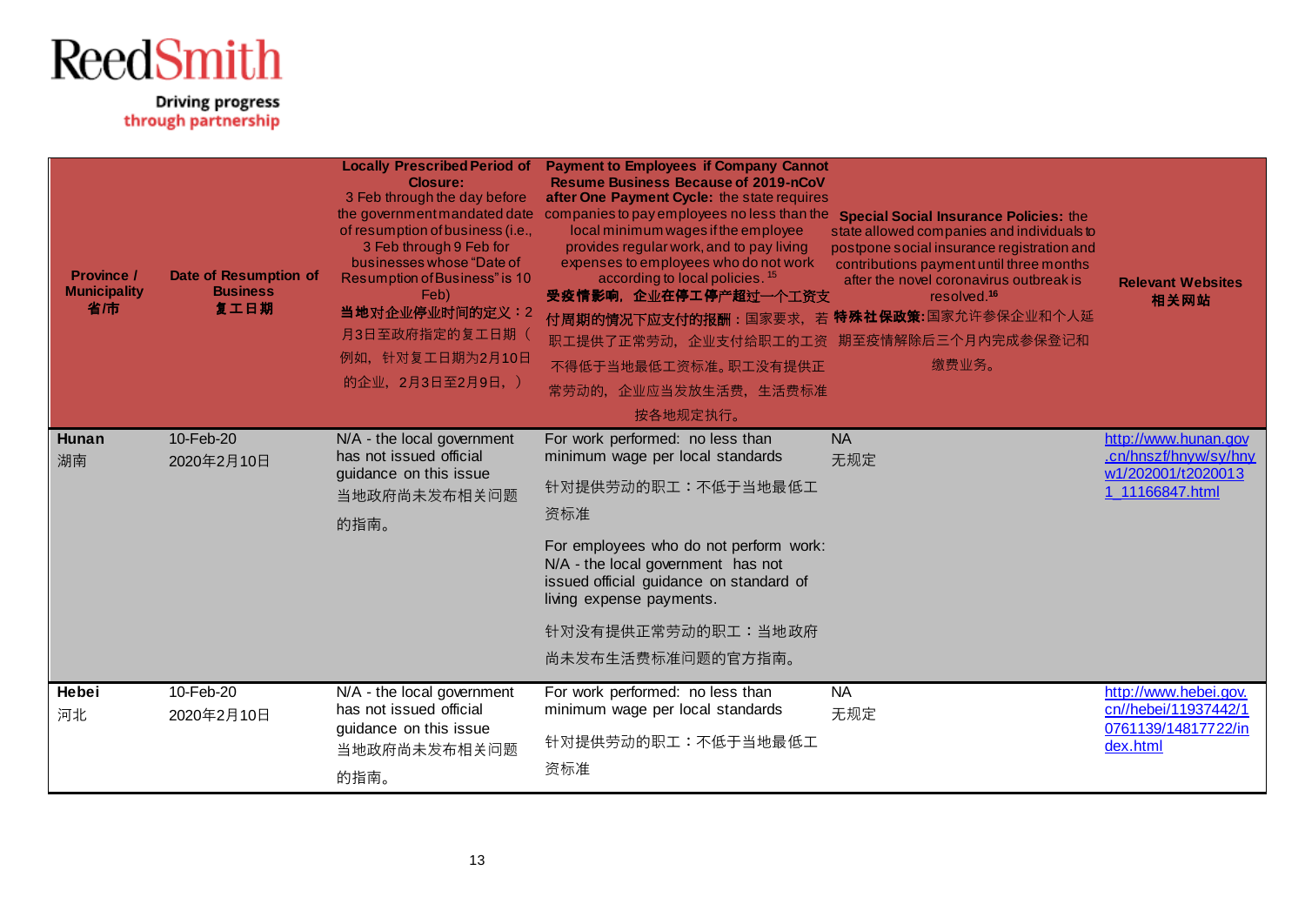| <b>Province /</b><br><b>Municipality</b><br>省伂 | Date of Resumption of<br><b>Business</b><br>复工日期                                                                                                                                                                              | Closure:<br>3 Feb through the day before<br>the government mandated date<br>of resumption of business (i.e.,<br>3 Feb through 9 Feb for<br>businesses whose "Date of<br>Resumption of Business" is 10<br>Feb)<br>当地对企业停业时间的定义: 2<br>月3日至政府指定的复工日期(<br>例如, 针对复工日期为2月10日<br>的企业, 2月3日至2月9日, ) | Locally Prescribed Period of Payment to Employees if Company Cannot<br><b>Resume Business Because of 2019-nCoV</b><br>after One Payment Cycle: the state requires<br>companies to pay employees no less than the<br>local minimum wages if the employee<br>provides regular work, and to pay living<br>expenses to employees who do not work<br>according to local policies. <sup>15</sup><br>受疫情影响, 企业在停工停产超过一个工资支<br>付周期的情况下应支付的报酬:国家要求,若特殊社保政策:国家允许参保企业和个人延<br>职工提供了正常劳动, 企业支付给职工的工资 期至疫情解除后三个月内完成参保登记和<br>不得低于当地最低工资标准。职工没有提供正<br>常劳动的, 企业应当发放生活费, 生活费标准<br>按各地规定执行。 | <b>Special Social Insurance Policies: the</b><br>state allowed companies and individuals to<br>postpone social insurance registration and<br>contributions payment until three months<br>after the novel coronavirus outbreak is<br>resolved. <sup>16</sup><br>缴费业务。 | <b>Relevant Websites</b><br>相关网站                          |
|------------------------------------------------|-------------------------------------------------------------------------------------------------------------------------------------------------------------------------------------------------------------------------------|---------------------------------------------------------------------------------------------------------------------------------------------------------------------------------------------------------------------------------------------------------------------------------------------|--------------------------------------------------------------------------------------------------------------------------------------------------------------------------------------------------------------------------------------------------------------------------------------------------------------------------------------------------------------------------------------------------------------------------------------------------------------------------------------------------------------------------------------------------------------------------|----------------------------------------------------------------------------------------------------------------------------------------------------------------------------------------------------------------------------------------------------------------------|-----------------------------------------------------------|
|                                                |                                                                                                                                                                                                                               |                                                                                                                                                                                                                                                                                             | For employees who do not perform work:<br>N/A - the local government has not<br>issued official guidance on standard of<br>living expense payments.<br>针对没有提供正常劳动的职工:当地政府<br>尚未发布生活费标准问题的官方指南。                                                                                                                                                                                                                                                                                                                                                                           |                                                                                                                                                                                                                                                                      |                                                           |
| Henan<br>河南                                    | 10-Feb-20<br>2020年2月10日<br>Zhengzhou: Key<br>livelihood projects<br>can be resumed on<br>February 25. General<br>livelihood projects<br>can be resumed on<br>March 6, and other<br>projects can be<br>resumed on March<br>16. | N/A - the local government<br>has not issued official<br>guidance on this issue<br>当地政府尚未发布相关问题<br>的指南。                                                                                                                                                                                     | For work performed: no less than<br>minimum wage per local standards<br>针对提供劳动的职工:不低于当地最低工<br>资标准<br>For employees who do not perform work:<br>N/A - the local government has not<br>issued official guidance on standard of<br>living expense payments.                                                                                                                                                                                                                                                                                                                 | <b>NA</b><br>无规定                                                                                                                                                                                                                                                     | http://yiglt.henan.gov.<br>cn/2020/01-<br>31/1285881.html |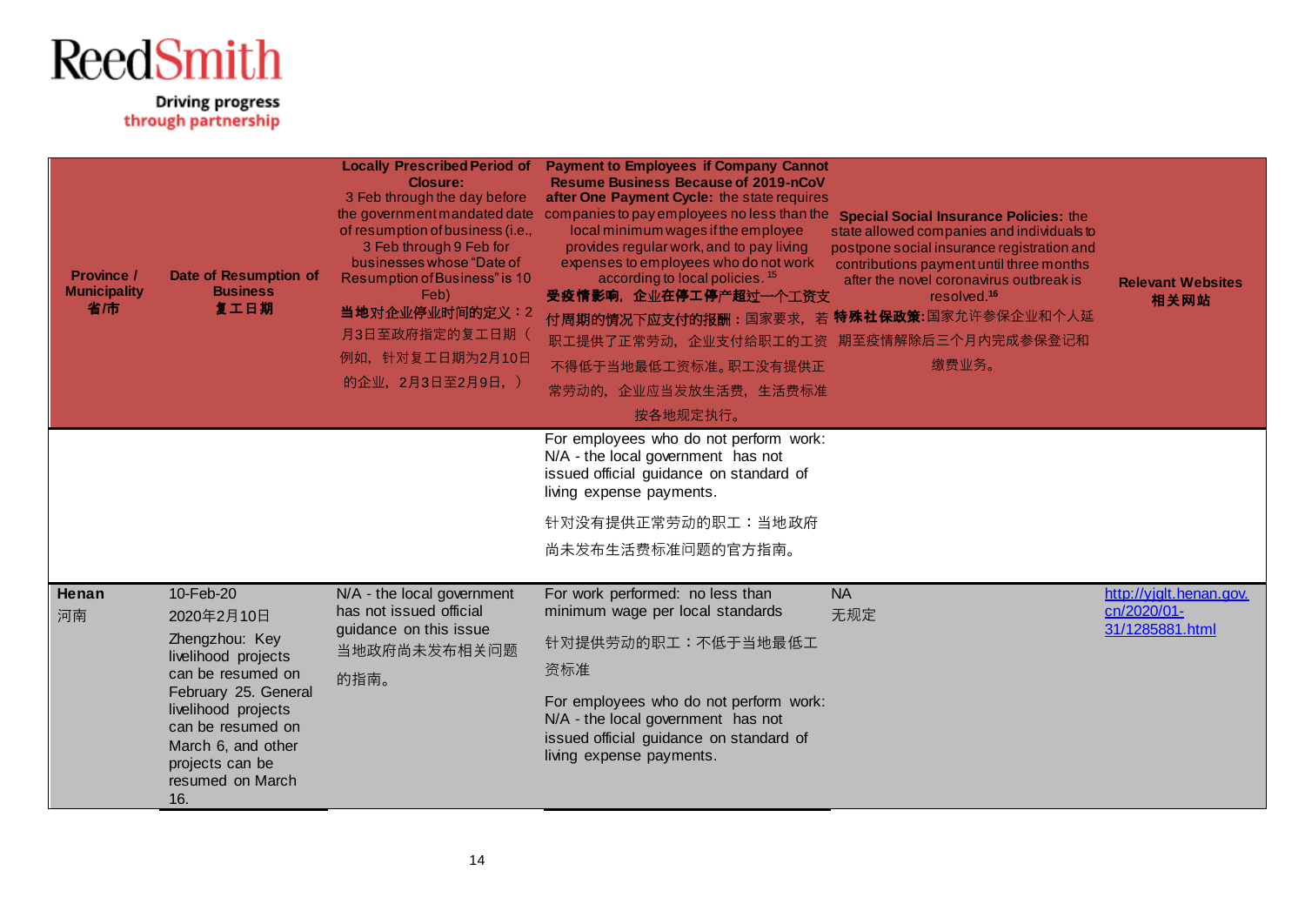| <b>Province /</b><br><b>Municipality</b><br>省庸 | <b>Date of Resumption of</b><br><b>Business</b><br>复工日期 | <b>Locally Prescribed Period of</b><br><b>Closure:</b><br>3 Feb through the day before<br>the government mandated date<br>of resumption of business (i.e.,<br>3 Feb through 9 Feb for<br>businesses whose "Date of<br>Resumption of Business" is 10<br>Feb)<br>当地对企业停业时间的定义: 2<br>月3日至政府指定的复工日期(<br>例如, 针对复工日期为2月10日<br>的企业, 2月3日至2月9日, ) | <b>Payment to Employees if Company Cannot</b><br><b>Resume Business Because of 2019-nCoV</b><br>after One Payment Cycle: the state requires<br>companies to pay employees no less than the Special Social Insurance Policies: the<br>local minimum wages if the employee<br>provides regular work, and to pay living<br>expenses to employees who do not work<br>according to local policies. <sup>15</sup><br>受疫情影响,企业在停工停产超过一个工资支<br>付周期的情况下应支付的报酬:国家要求,若特殊社保政策:国家允许参保企业和个人延<br>职工提供了正常劳动,企业支付给职工的工资<br>不得低于当地最低工资标准。职工没有提供正<br>常劳动的, 企业应当发放生活费, 生活费标准<br>按各地规定执行。 | state allowed companies and individuals to<br>postpone social insurance registration and<br>contributions payment until three months<br>after the novel coronavirus outbreak is<br>resolved. <sup>16</sup><br>期至疫情解除后三个月内完成参保登记和<br>缴费业务。 | <b>Relevant Websites</b><br>相关网站              |
|------------------------------------------------|---------------------------------------------------------|-------------------------------------------------------------------------------------------------------------------------------------------------------------------------------------------------------------------------------------------------------------------------------------------------------------------------------------------|----------------------------------------------------------------------------------------------------------------------------------------------------------------------------------------------------------------------------------------------------------------------------------------------------------------------------------------------------------------------------------------------------------------------------------------------------------------------------------------------------------------------------------------------------------------------|-------------------------------------------------------------------------------------------------------------------------------------------------------------------------------------------------------------------------------------------|-----------------------------------------------|
|                                                | 郑州市:重点民生工                                               |                                                                                                                                                                                                                                                                                                                                           | 针对没有提供正常劳动的职工:当地政府                                                                                                                                                                                                                                                                                                                                                                                                                                                                                                                                                   |                                                                                                                                                                                                                                           |                                               |
|                                                | 程2月25日可以复工,                                             |                                                                                                                                                                                                                                                                                                                                           | 尚未发布生活费标准问题的官方指南。                                                                                                                                                                                                                                                                                                                                                                                                                                                                                                                                                    |                                                                                                                                                                                                                                           |                                               |
|                                                | 一般民生工程3月6日                                              |                                                                                                                                                                                                                                                                                                                                           |                                                                                                                                                                                                                                                                                                                                                                                                                                                                                                                                                                      |                                                                                                                                                                                                                                           |                                               |
|                                                | 可以复工,其他工程3                                              |                                                                                                                                                                                                                                                                                                                                           |                                                                                                                                                                                                                                                                                                                                                                                                                                                                                                                                                                      |                                                                                                                                                                                                                                           |                                               |
|                                                | 月16日可以复工。                                               |                                                                                                                                                                                                                                                                                                                                           |                                                                                                                                                                                                                                                                                                                                                                                                                                                                                                                                                                      |                                                                                                                                                                                                                                           |                                               |
| Guizhou<br>贵州                                  | 10-Feb-20                                               | $N$ – regular salary is paid,<br>except for regularly                                                                                                                                                                                                                                                                                     | For work performed: no less than<br>minimum wage per local standards                                                                                                                                                                                                                                                                                                                                                                                                                                                                                                 | <b>NA</b>                                                                                                                                                                                                                                 | http://www.guizhou.go<br>v.cn/xwdt/gzyw/20200 |
|                                                | 2020年2月10日                                              | scheduled rest days (200%),<br>i.e., 8 and 9 Feb                                                                                                                                                                                                                                                                                          | 针对提供劳动的职工:不低于当地最低工                                                                                                                                                                                                                                                                                                                                                                                                                                                                                                                                                   | 无规定                                                                                                                                                                                                                                       | 1/t20200131 462730<br>51.html                 |
|                                                |                                                         | 否——支付标准工资, 除去                                                                                                                                                                                                                                                                                                                             | 资标准                                                                                                                                                                                                                                                                                                                                                                                                                                                                                                                                                                  |                                                                                                                                                                                                                                           | http://rst.guizhou.gov.                       |
|                                                |                                                         | 正常休息日 (200%), 例如                                                                                                                                                                                                                                                                                                                          | For employees who do not perform work:                                                                                                                                                                                                                                                                                                                                                                                                                                                                                                                               |                                                                                                                                                                                                                                           | cn/gzdt/xwdt/202002/t                         |
|                                                |                                                         | 2月8日和9日。                                                                                                                                                                                                                                                                                                                                  | If the company cannot resume business<br>because of 2019-nCoV after one<br>payment cycle, employees who do not                                                                                                                                                                                                                                                                                                                                                                                                                                                       |                                                                                                                                                                                                                                           | 20200202_46685716.<br>html                    |
|                                                |                                                         |                                                                                                                                                                                                                                                                                                                                           | perform work shall be paid with living<br>expenses. The provincial level notice did                                                                                                                                                                                                                                                                                                                                                                                                                                                                                  |                                                                                                                                                                                                                                           |                                               |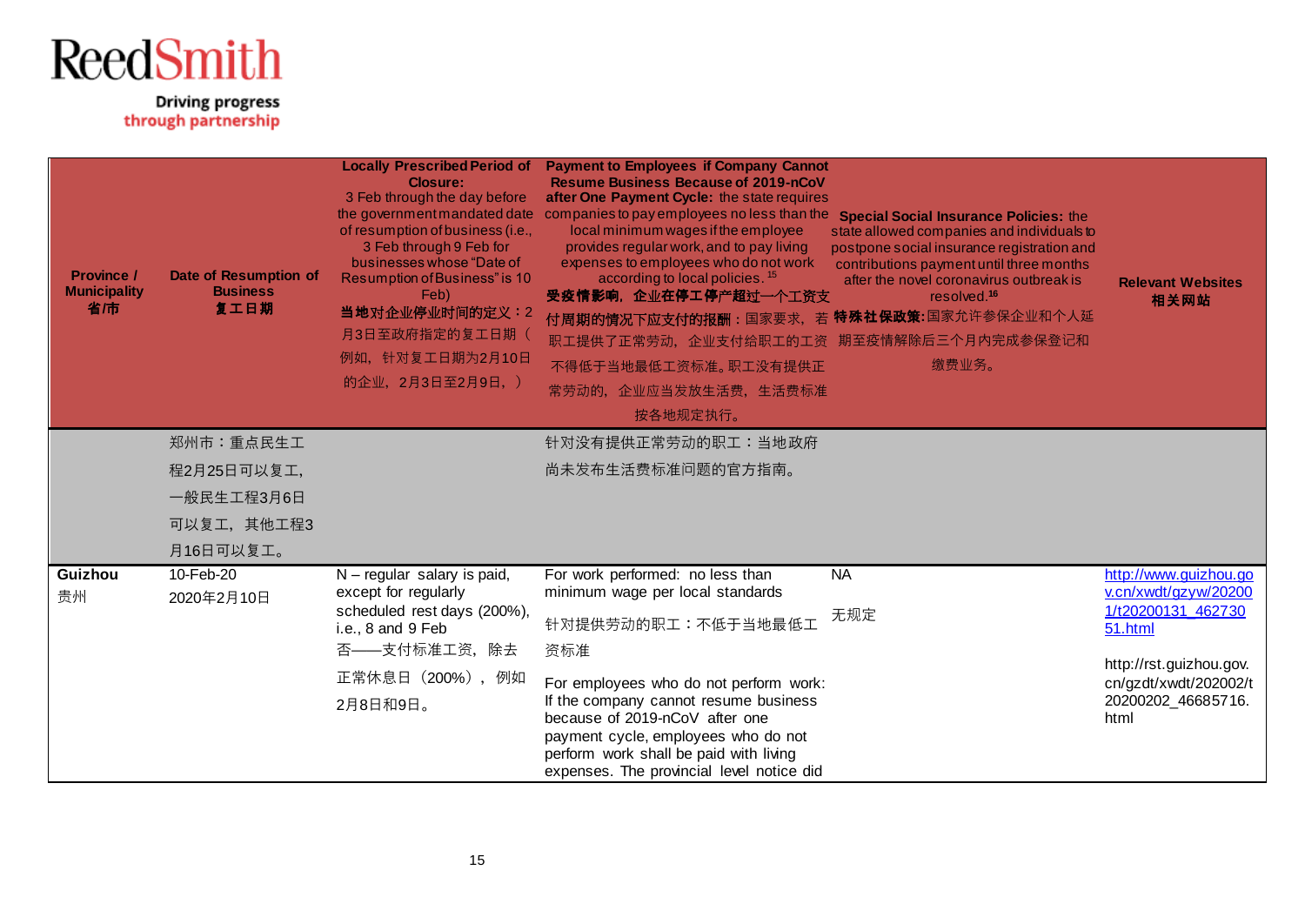| <b>Province /</b><br><b>Municipality</b><br>省市 | <b>Date of Resumption of</b><br><b>Business</b><br>复工日期 | <b>Locally Prescribed Period of</b><br><b>Closure:</b><br>3 Feb through the day before<br>of resumption of business (i.e.,<br>3 Feb through 9 Feb for<br>businesses whose "Date of<br>Resumption of Business" is 10<br>Feb)<br>当地对企业停业时间的定义: 2<br>月3日至政府指定的复工日期(<br>例如, 针对复工日期为2月10日<br>的企业, 2月3日至2月9日, ) | <b>Payment to Employees if Company Cannot</b><br><b>Resume Business Because of 2019-nCoV</b><br>after One Payment Cycle: the state requires<br>the government mandated date companies to pay employees no less than the Special Social Insurance Policies: the<br>local minimum wages if the employee<br>provides regular work, and to pay living<br>expenses to employees who do not work<br>according to local policies. <sup>15</sup><br>受疫情影响,企业在停工停产超过一个工资支<br>付周期的情况下应支付的报酬:国家要求,若特殊社保政策:国家允许参保企业和个人延<br>职工提供了正常劳动,企业支付给职工的工资<br>不得低于当地最低工资标准。职工没有提供正<br>常劳动的,企业应当发放生活费,生活费标准<br>按各地规定执行。 | state allowed companies and individuals to<br>postpone social insurance registration and<br>contributions payment until three months<br>after the novel coronavirus outbreak is<br>resolved. <sup>16</sup><br>期至疫情解除后三个月内完成参保登记和<br>缴费业务。 | <b>Relevant Websites</b><br>相关网站               |
|------------------------------------------------|---------------------------------------------------------|-----------------------------------------------------------------------------------------------------------------------------------------------------------------------------------------------------------------------------------------------------------------------------------------------------------|-------------------------------------------------------------------------------------------------------------------------------------------------------------------------------------------------------------------------------------------------------------------------------------------------------------------------------------------------------------------------------------------------------------------------------------------------------------------------------------------------------------------------------------------------------------------------------------------------|-------------------------------------------------------------------------------------------------------------------------------------------------------------------------------------------------------------------------------------------|------------------------------------------------|
|                                                |                                                         |                                                                                                                                                                                                                                                                                                           | not provide a specific standard of living<br>expense payments.                                                                                                                                                                                                                                                                                                                                                                                                                                                                                                                                  |                                                                                                                                                                                                                                           |                                                |
|                                                |                                                         |                                                                                                                                                                                                                                                                                                           | 针对没有提供正常劳动的职工:企业因受                                                                                                                                                                                                                                                                                                                                                                                                                                                                                                                                                                              |                                                                                                                                                                                                                                           |                                                |
|                                                |                                                         |                                                                                                                                                                                                                                                                                                           | 疫情影响导致停工停产超过一个工资支付                                                                                                                                                                                                                                                                                                                                                                                                                                                                                                                                                                              |                                                                                                                                                                                                                                           |                                                |
|                                                |                                                         |                                                                                                                                                                                                                                                                                                           | 周期的, 应当支付生活费给未提供正常劳                                                                                                                                                                                                                                                                                                                                                                                                                                                                                                                                                                             |                                                                                                                                                                                                                                           |                                                |
|                                                |                                                         |                                                                                                                                                                                                                                                                                                           | 动的职工。省级通知没有给出明确的生活                                                                                                                                                                                                                                                                                                                                                                                                                                                                                                                                                                              |                                                                                                                                                                                                                                           |                                                |
|                                                |                                                         |                                                                                                                                                                                                                                                                                                           | 费标准。                                                                                                                                                                                                                                                                                                                                                                                                                                                                                                                                                                                            |                                                                                                                                                                                                                                           |                                                |
| <b>Inner</b><br><b>Mongolia</b>                | 10-Feb-20<br>2020年2月10日                                 | N/A - the local government<br>has not issued official                                                                                                                                                                                                                                                     | For work performed: no less than<br>minimum wage per local standards                                                                                                                                                                                                                                                                                                                                                                                                                                                                                                                            | <b>NA</b><br>无规定                                                                                                                                                                                                                          | http://www.nmg.gov.c<br>n/art/2020/1/30/art 36 |
| 内蒙古                                            |                                                         | guidance on this issue<br>当地政府尚未发布相关问题                                                                                                                                                                                                                                                                    | 针对提供劳动的职工:不低于当地最低工                                                                                                                                                                                                                                                                                                                                                                                                                                                                                                                                                                              |                                                                                                                                                                                                                                           | 5 297860.html                                  |
|                                                |                                                         | 的指南。                                                                                                                                                                                                                                                                                                      | 资标准                                                                                                                                                                                                                                                                                                                                                                                                                                                                                                                                                                                             |                                                                                                                                                                                                                                           |                                                |
|                                                |                                                         |                                                                                                                                                                                                                                                                                                           | For employees who do not perform work:<br>N/A - the local government has not                                                                                                                                                                                                                                                                                                                                                                                                                                                                                                                    |                                                                                                                                                                                                                                           |                                                |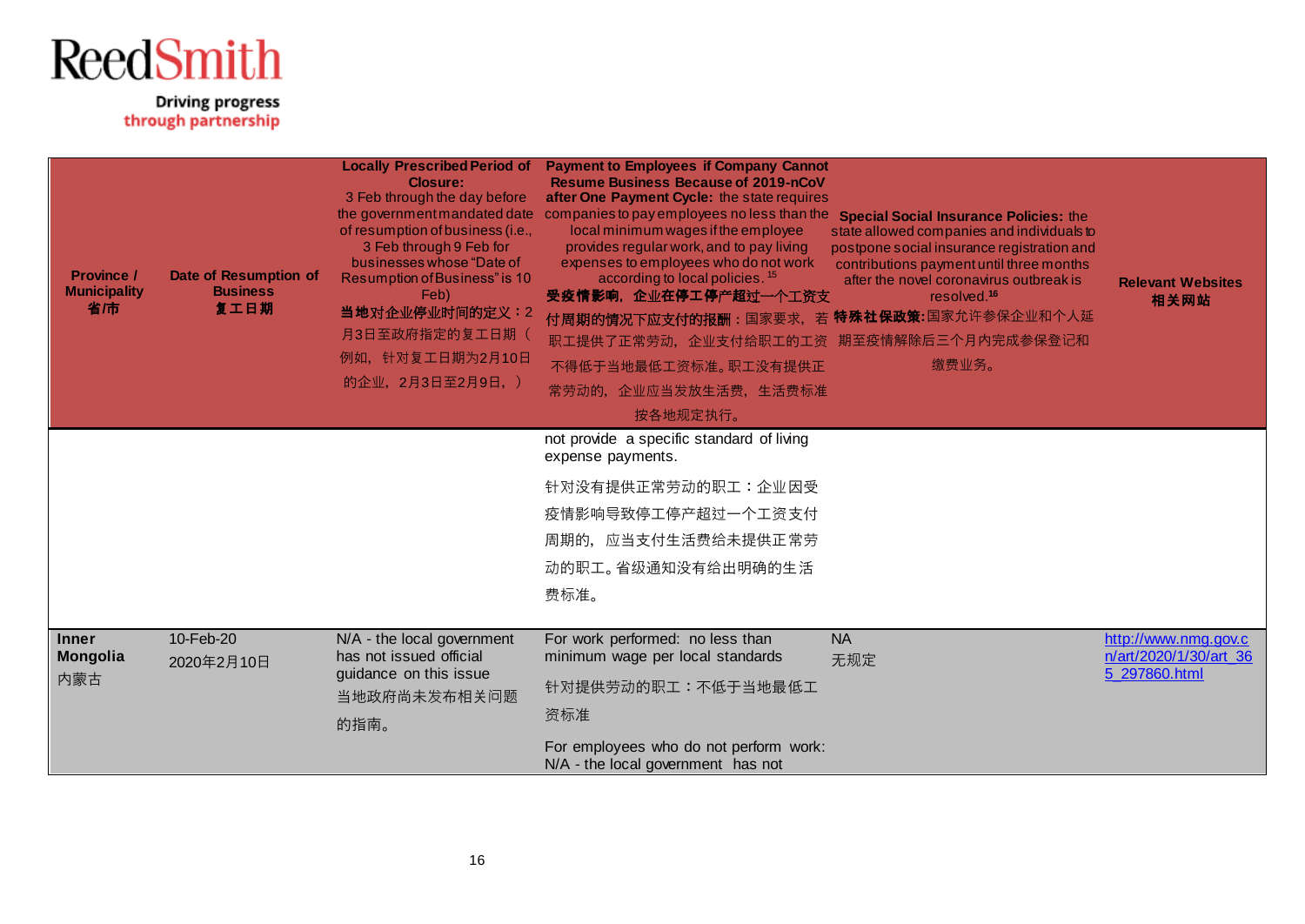| <b>Province /</b><br><b>Municipality</b><br>省市 | Date of Resumption of<br><b>Business</b><br>复工日期 | <b>Locally Prescribed Period of</b><br><b>Closure:</b><br>3 Feb through the day before<br>the government mandated date<br>of resumption of business (i.e.,<br>3 Feb through 9 Feb for<br>businesses whose "Date of<br>Resumption of Business" is 10<br>Feb)<br>当地对企业停业时间的定义: 2<br>月3日至政府指定的复工日期(<br>例如, 针对复工日期为2月10日<br>的企业, 2月3日至2月9日, ) | <b>Payment to Employees if Company Cannot</b><br><b>Resume Business Because of 2019-nCoV</b><br>after One Payment Cycle: the state requires<br>companies to pay employees no less than the Special Social Insurance Policies: the<br>local minimum wages if the employee<br>provides regular work, and to pay living<br>expenses to employees who do not work<br>according to local policies. <sup>15</sup><br>受疫情影响,企业在停工停产超过一个工资支<br>付周期的情况下应支付的报酬:国家要求,若 特殊社保政策:国家允许参保企业和个人延<br>职工提供了正常劳动,企业支付给职工的工资<br>不得低于当地最低工资标准。职工没有提供正<br>常劳动的,企业应当发放生活费,生活费标准<br>按各地规定执行。 | state allowed companies and individuals to<br>postpone social insurance registration and<br>contributions payment until three months<br>after the novel coronavirus outbreak is<br>resolved. <sup>16</sup><br>期至疫情解除后三个月内完成参保登记和<br>缴费业务。 | <b>Relevant Websites</b><br>相关网站                                     |
|------------------------------------------------|--------------------------------------------------|-------------------------------------------------------------------------------------------------------------------------------------------------------------------------------------------------------------------------------------------------------------------------------------------------------------------------------------------|---------------------------------------------------------------------------------------------------------------------------------------------------------------------------------------------------------------------------------------------------------------------------------------------------------------------------------------------------------------------------------------------------------------------------------------------------------------------------------------------------------------------------------------------------------------------|-------------------------------------------------------------------------------------------------------------------------------------------------------------------------------------------------------------------------------------------|----------------------------------------------------------------------|
|                                                |                                                  |                                                                                                                                                                                                                                                                                                                                           | issued official guidance on standard of<br>living expense payments.<br>针对没有提供正常劳动的职工:当地政府<br>尚未发布生活费标准问题的官方指南。                                                                                                                                                                                                                                                                                                                                                                                                                                                      |                                                                                                                                                                                                                                           |                                                                      |
| Heilongjiang<br>黑龙江                            | 10-Feb-20<br>2020年2月10日                          | N/A - the local government<br>has not issued official<br>guidance on this issue<br>当地政府尚未发布相关问题<br>的指南。                                                                                                                                                                                                                                   | For work performed: no less than<br>minimum wage per local standards<br>针对提供劳动的职工:不低于当地最低工<br>资标准<br>For employees who do not perform work:<br>N/A - the local government has not<br>issued official guidance on standard of<br>living expense payments.                                                                                                                                                                                                                                                                                                            | <b>NA</b><br>无规定                                                                                                                                                                                                                          | http://www.hlj.gov.cn/<br>zwfb/system/2020/01/<br>30/010918737.shtml |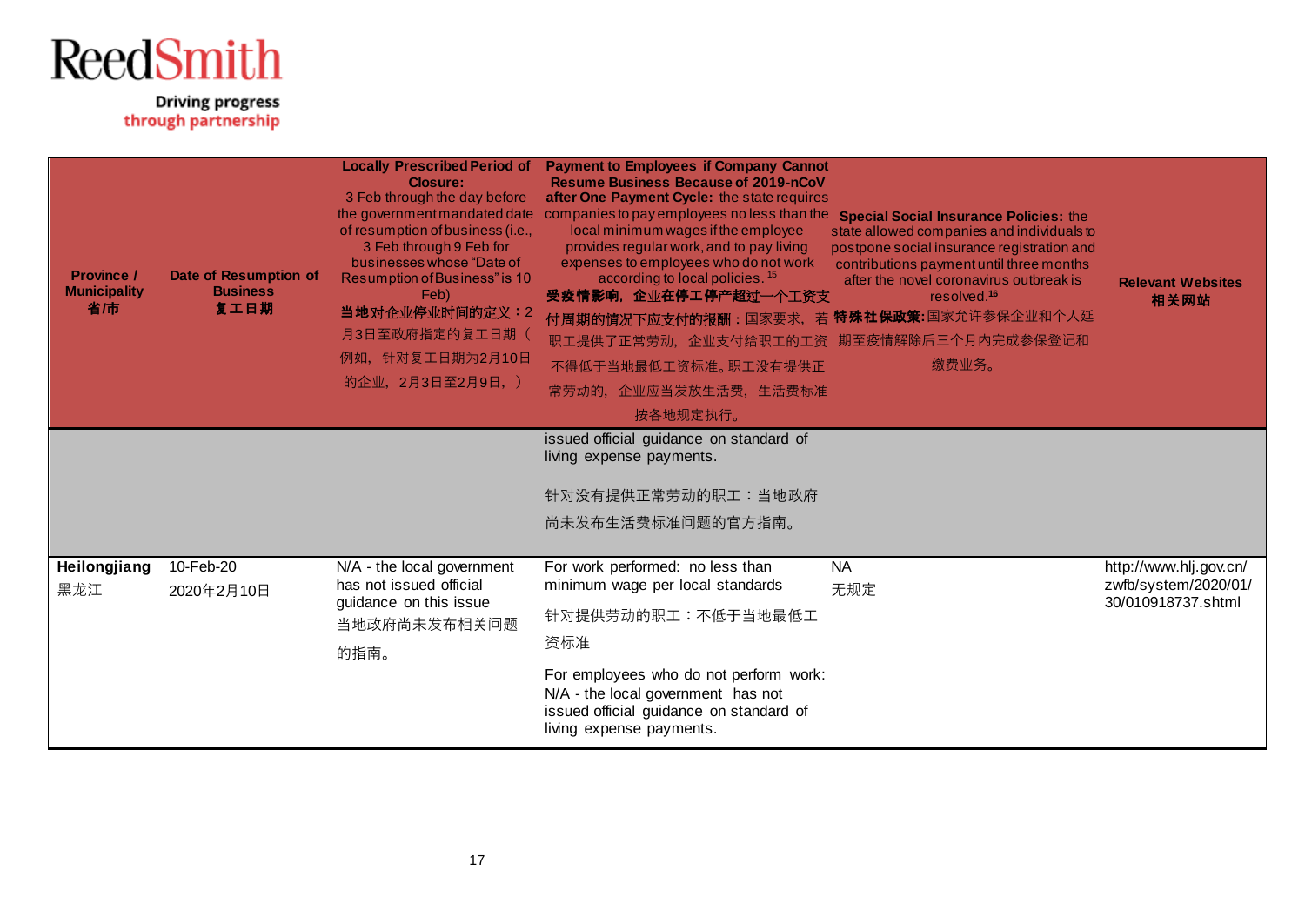| <b>Province /</b><br><b>Municipality</b><br>省庸 | <b>Date of Resumption of</b><br><b>Business</b><br>复工日期        | <b>Locally Prescribed Period of</b><br>Closure:<br>3 Feb through the day before<br>the government mandated date<br>of resumption of business (i.e.,<br>3 Feb through 9 Feb for<br>businesses whose "Date of<br>Resumption of Business" is 10<br>Feb)<br>当地对企业停业时间的定义: 2<br>月3日至政府指定的复工日期(<br>例如, 针对复工日期为2月10日<br>的企业, 2月3日至2月9日, ) | <b>Payment to Employees if Company Cannot</b><br><b>Resume Business Because of 2019-nCoV</b><br>after One Payment Cycle: the state requires<br>companies to pay employees no less than the Special Social Insurance Policies: the<br>local minimum wages if the employee<br>provides regular work, and to pay living<br>expenses to employees who do not work<br>according to local policies. <sup>15</sup><br>受疫情影响,企业在停工停产超过一个工资支<br>付周期的情况下应支付的报酬:国家要求,若特殊社保政策:国家允许参保企业和个人延<br>职工提供了正常劳动,企业支付给职工的工资<br>不得低于当地最低工资标准。职工没有提供正<br>常劳动的,企业应当发放生活费,生活费标准<br>按各地规定执行。 | state allowed companies and individuals to<br>postpone social insurance registration and<br>contributions payment until three months<br>after the novel coronavirus outbreak is<br>resolved. <sup>16</sup><br>期至疫情解除后三个月内完成参保登记和<br>缴费业务。 | <b>Relevant Websites</b><br>相关网站              |
|------------------------------------------------|----------------------------------------------------------------|------------------------------------------------------------------------------------------------------------------------------------------------------------------------------------------------------------------------------------------------------------------------------------------------------------------------------------|--------------------------------------------------------------------------------------------------------------------------------------------------------------------------------------------------------------------------------------------------------------------------------------------------------------------------------------------------------------------------------------------------------------------------------------------------------------------------------------------------------------------------------------------------------------------|-------------------------------------------------------------------------------------------------------------------------------------------------------------------------------------------------------------------------------------------|-----------------------------------------------|
|                                                |                                                                |                                                                                                                                                                                                                                                                                                                                    | 针对没有提供正常劳动的职工:当地政府                                                                                                                                                                                                                                                                                                                                                                                                                                                                                                                                                 |                                                                                                                                                                                                                                           |                                               |
|                                                |                                                                |                                                                                                                                                                                                                                                                                                                                    | 尚未发布生活费标准问题的官方指南。                                                                                                                                                                                                                                                                                                                                                                                                                                                                                                                                                  |                                                                                                                                                                                                                                           |                                               |
|                                                |                                                                |                                                                                                                                                                                                                                                                                                                                    |                                                                                                                                                                                                                                                                                                                                                                                                                                                                                                                                                                    |                                                                                                                                                                                                                                           |                                               |
| <b>Shanxi</b><br>山西                            | 10-Feb-20<br>2020年2月10日                                        | N/A - the local government<br>has not issued official                                                                                                                                                                                                                                                                              | For work performed: no less than<br>minimum wage per local standards                                                                                                                                                                                                                                                                                                                                                                                                                                                                                               | Social insurance (retirement,<br>employment and work-related injury)                                                                                                                                                                      | http://www.shanxi.gov<br>.cn/yw/sxyw/202002/t |
|                                                | Taiyuan: New                                                   | guidance on this issue                                                                                                                                                                                                                                                                                                             | 针对提供劳动的职工:不低于当地最低工                                                                                                                                                                                                                                                                                                                                                                                                                                                                                                                                                 | that should be paid from Jan-Mar                                                                                                                                                                                                          | 20200201 762897.sh                            |
|                                                | construction projects                                          | 当地政府尚未发布相关问题                                                                                                                                                                                                                                                                                                                       | 资标准                                                                                                                                                                                                                                                                                                                                                                                                                                                                                                                                                                | 2020 can be postponed for 3 months.                                                                                                                                                                                                       | tml                                           |
|                                                | and projects under<br>construction that are                    | 的指南。                                                                                                                                                                                                                                                                                                                               |                                                                                                                                                                                                                                                                                                                                                                                                                                                                                                                                                                    | 2020年1至3月份应缴纳社保(养老、失                                                                                                                                                                                                                      | http://rst.shanxi.gov.c                       |
|                                                | suspended before the                                           |                                                                                                                                                                                                                                                                                                                                    | For employees who do not perform work:<br>N/A - the local government has not                                                                                                                                                                                                                                                                                                                                                                                                                                                                                       | 业和工伤保险费), 可以延迟三个月补                                                                                                                                                                                                                        | n/zwyw/tzgg/202002/t<br>20200206 170087.ht    |
|                                                | festival shall not be<br>started or resumed<br>before 24:00 on |                                                                                                                                                                                                                                                                                                                                    | issued official guidance on standard of<br>living expense payments.                                                                                                                                                                                                                                                                                                                                                                                                                                                                                                | 缴。                                                                                                                                                                                                                                        | ml                                            |
|                                                | March 1.                                                       |                                                                                                                                                                                                                                                                                                                                    | 针对没有提供正常劳动的职工:当地政府                                                                                                                                                                                                                                                                                                                                                                                                                                                                                                                                                 |                                                                                                                                                                                                                                           |                                               |
|                                                | 太原市:新建项目和<br>节前停工的在建项目                                         |                                                                                                                                                                                                                                                                                                                                    | 尚未发布生活费标准问题的官方指南。                                                                                                                                                                                                                                                                                                                                                                                                                                                                                                                                                  |                                                                                                                                                                                                                                           |                                               |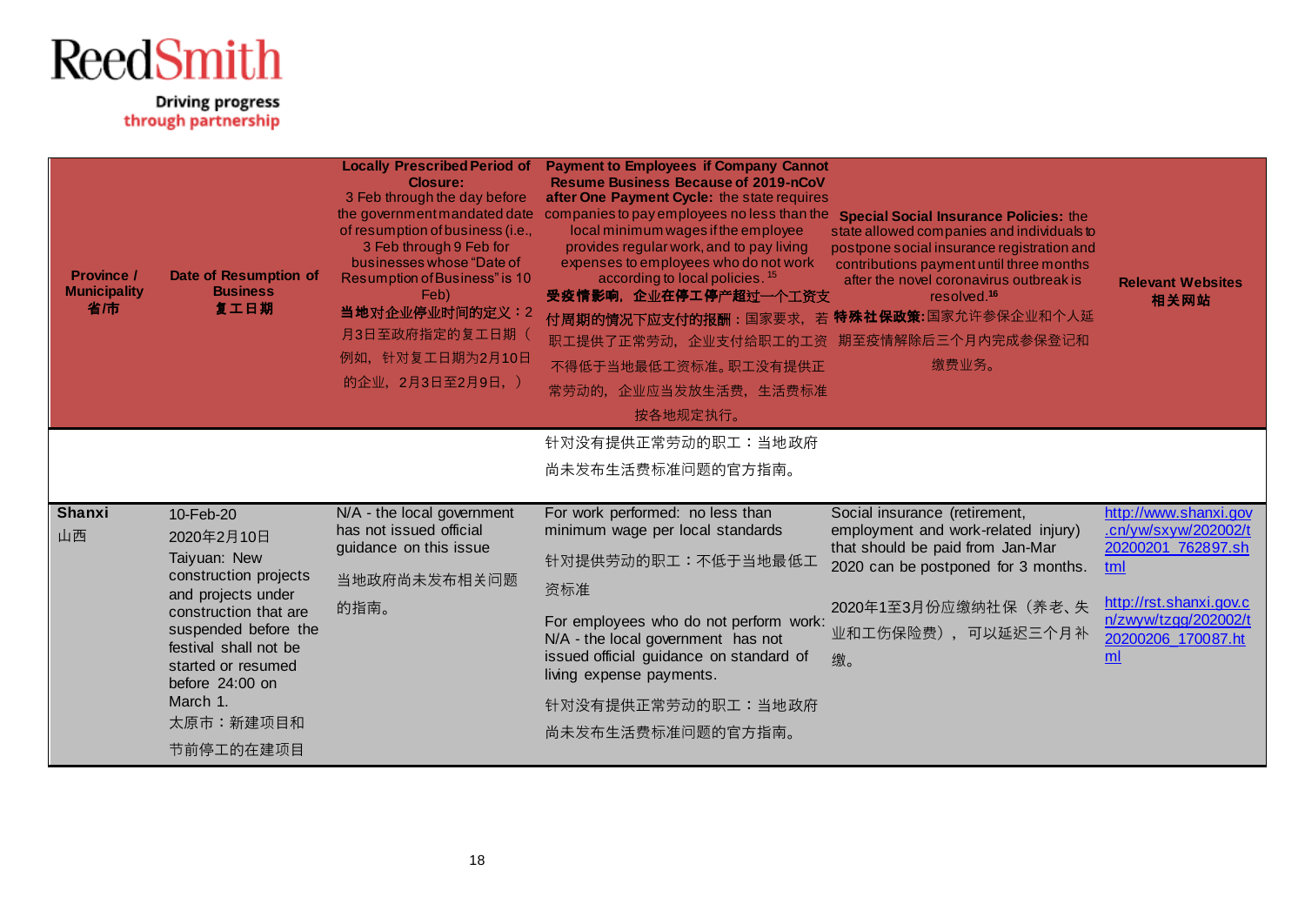| <b>Province /</b><br><b>Municipality</b><br>省市 | Date of Resumption of<br><b>Business</b><br>复工日期 | <b>Locally Prescribed Period of</b><br><b>Closure:</b><br>3 Feb through the day before<br>the government mandated date<br>of resumption of business (i.e.,<br>3 Feb through 9 Feb for<br>businesses whose "Date of<br>Resumption of Business" is 10<br>Feb)<br>当地对企业停业时间的定义: 2<br>月3日至政府指定的复工日期(<br>例如, 针对复工日期为2月10日<br>的企业, 2月3日至2月9日, ) | <b>Payment to Employees if Company Cannot</b><br><b>Resume Business Because of 2019-nCoV</b><br>after One Payment Cycle: the state requires<br>companies to pay employees no less than the Special Social Insurance Policies: the<br>local minimum wages if the employee<br>provides regular work, and to pay living<br>expenses to employees who do not work<br>according to local policies. <sup>15</sup><br>受疫情影响,企业在停工停产超过一个工资支<br>付周期的情况下应支付的报酬:国家要求,若特殊社保政策:国家允许参保企业和个人延<br>职工提供了正常劳动,企业支付给职工的工资<br>不得低于当地最低工资标准。职工没有提供正<br>常劳动的, 企业应当发放生活费, 生活费标准<br>按各地规定执行。 | state allowed companies and individuals to<br>postpone social insurance registration and<br>contributions payment until three months<br>after the novel coronavirus outbreak is<br>resolved. <sup>16</sup><br>期至疫情解除后三个月内完成参保登记和<br>缴费业务。 | <b>Relevant Websites</b><br>相关网站                       |
|------------------------------------------------|--------------------------------------------------|-------------------------------------------------------------------------------------------------------------------------------------------------------------------------------------------------------------------------------------------------------------------------------------------------------------------------------------------|----------------------------------------------------------------------------------------------------------------------------------------------------------------------------------------------------------------------------------------------------------------------------------------------------------------------------------------------------------------------------------------------------------------------------------------------------------------------------------------------------------------------------------------------------------------------|-------------------------------------------------------------------------------------------------------------------------------------------------------------------------------------------------------------------------------------------|--------------------------------------------------------|
|                                                | 不得在3月1日晚24时                                      |                                                                                                                                                                                                                                                                                                                                           |                                                                                                                                                                                                                                                                                                                                                                                                                                                                                                                                                                      |                                                                                                                                                                                                                                           |                                                        |
|                                                | 前开工, 复工。                                         |                                                                                                                                                                                                                                                                                                                                           |                                                                                                                                                                                                                                                                                                                                                                                                                                                                                                                                                                      |                                                                                                                                                                                                                                           |                                                        |
| Shaanxi<br>陕西                                  | 10-Feb-20<br>2020年2月10日                          | N/A - the local government<br>has not issued official                                                                                                                                                                                                                                                                                     | For work performed: no less than<br>minimum wage per local standards                                                                                                                                                                                                                                                                                                                                                                                                                                                                                                 |                                                                                                                                                                                                                                           |                                                        |
|                                                |                                                  | guidance on this issue<br>当地政府尚未发布相关问题<br>的指南。                                                                                                                                                                                                                                                                                            | 针对提供劳动的职工:不低于当地最低工<br>资标准                                                                                                                                                                                                                                                                                                                                                                                                                                                                                                                                            |                                                                                                                                                                                                                                           | http://new.shaanxi.go<br>v.cn/sxxw/sxyw/1599<br>59.htm |
|                                                |                                                  |                                                                                                                                                                                                                                                                                                                                           | For employees who do not perform work:<br>living expenses no less than 75% of the<br>local minimum wage.                                                                                                                                                                                                                                                                                                                                                                                                                                                             | <b>NA</b><br>无规定                                                                                                                                                                                                                          | http://rsj.baoji.gov.cn/                               |
|                                                |                                                  |                                                                                                                                                                                                                                                                                                                                           | 针对没有提供正常劳动的职工:按照不低                                                                                                                                                                                                                                                                                                                                                                                                                                                                                                                                                   |                                                                                                                                                                                                                                           | art/2020/1/27/art_124                                  |
|                                                |                                                  |                                                                                                                                                                                                                                                                                                                                           | 于当地最低工资标准的75%支付生活费给                                                                                                                                                                                                                                                                                                                                                                                                                                                                                                                                                  |                                                                                                                                                                                                                                           | 3_479104.html                                          |
|                                                |                                                  |                                                                                                                                                                                                                                                                                                                                           | 未提供正常劳动的职工。                                                                                                                                                                                                                                                                                                                                                                                                                                                                                                                                                          |                                                                                                                                                                                                                                           |                                                        |
|                                                |                                                  |                                                                                                                                                                                                                                                                                                                                           |                                                                                                                                                                                                                                                                                                                                                                                                                                                                                                                                                                      |                                                                                                                                                                                                                                           |                                                        |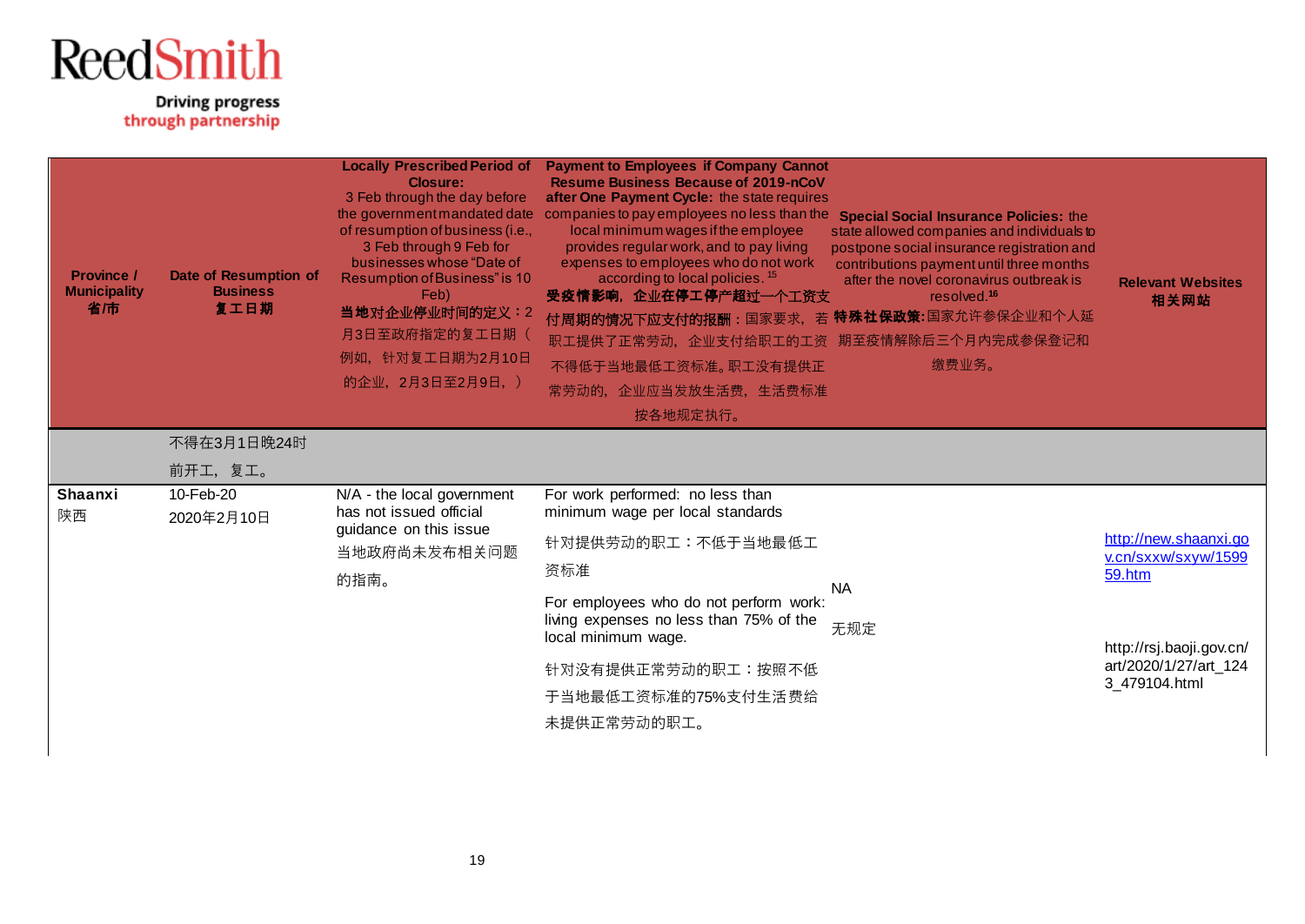| <b>Province /</b><br><b>Municipality</b><br>省庸 | <b>Date of Resumption of</b><br><b>Business</b><br>复工日期 | <b>Locally Prescribed Period of</b><br><b>Closure:</b><br>3 Feb through the day before<br>the government mandated date<br>of resumption of business (i.e.,<br>3 Feb through 9 Feb for<br>businesses whose "Date of<br>Resumption of Business" is 10<br>Feb)<br>当地对企业停业时间的定义: 2<br>月3日至政府指定的复工日期(<br>例如, 针对复工日期为2月10日<br>的企业, 2月3日至2月9日, ) | <b>Payment to Employees if Company Cannot</b><br><b>Resume Business Because of 2019-nCoV</b><br>after One Payment Cycle: the state requires<br>companies to pay employees no less than the<br>local minimum wages if the employee<br>provides regular work, and to pay living<br>expenses to employees who do not work<br>according to local policies. <sup>15</sup><br>受疫情影响,企业在停工停产超过一个工资支<br>付周期的情况下应支付的报酬:国家要求,若<br>职工提供了正常劳动, 企业支付给职工的工资<br>不得低于当地最低工资标准。职工没有提供正<br>常劳动的, 企业应当发放生活费, 生活费标准<br>按各地规定执行。 | <b>Special Social Insurance Policies: the</b><br>state allowed companies and individuals to<br>postpone social insurance registration and<br>contributions payment until three months<br>after the novel coronavirus outbreak is<br>resolved. <sup>16</sup><br>特殊社保政策:国家允许参保企业和个人延<br>期至疫情解除后三个月内完成参保登记和<br>缴费业务。 | <b>Relevant Websites</b><br>相关网站                                     |
|------------------------------------------------|---------------------------------------------------------|-------------------------------------------------------------------------------------------------------------------------------------------------------------------------------------------------------------------------------------------------------------------------------------------------------------------------------------------|-------------------------------------------------------------------------------------------------------------------------------------------------------------------------------------------------------------------------------------------------------------------------------------------------------------------------------------------------------------------------------------------------------------------------------------------------------------------------------------------------------------|-------------------------------------------------------------------------------------------------------------------------------------------------------------------------------------------------------------------------------------------------------------------------------------------------------------------|----------------------------------------------------------------------|
| Ningxia<br>宁夏                                  | 10-Feb-20<br>2020年2月10日                                 | N/A - the local government<br>has not issued official<br>guidance on this issue                                                                                                                                                                                                                                                           | For work performed: no less than<br>minimum wage per local standards                                                                                                                                                                                                                                                                                                                                                                                                                                        | <b>NA</b><br>无规定                                                                                                                                                                                                                                                                                                  | http://www.nx.gov.cn/<br>zwgk/gzfwj/202002/t2<br>0200201 1938041.ht  |
|                                                |                                                         |                                                                                                                                                                                                                                                                                                                                           | 针对提供劳动的职工:不低于当地最低工                                                                                                                                                                                                                                                                                                                                                                                                                                                                                          |                                                                                                                                                                                                                                                                                                                   | ml                                                                   |
|                                                |                                                         | 当地政府尚未发布相关问题                                                                                                                                                                                                                                                                                                                              | 资标准                                                                                                                                                                                                                                                                                                                                                                                                                                                                                                         |                                                                                                                                                                                                                                                                                                                   |                                                                      |
|                                                |                                                         | 的指南。                                                                                                                                                                                                                                                                                                                                      | For employees who do not perform work:<br>N/A - the local government has not<br>issued official guidance on standard of<br>living expense payments.                                                                                                                                                                                                                                                                                                                                                         |                                                                                                                                                                                                                                                                                                                   |                                                                      |
|                                                |                                                         |                                                                                                                                                                                                                                                                                                                                           | 针对没有提供正常劳动的职工:当地政府                                                                                                                                                                                                                                                                                                                                                                                                                                                                                          |                                                                                                                                                                                                                                                                                                                   |                                                                      |
|                                                |                                                         |                                                                                                                                                                                                                                                                                                                                           | 尚未发布生活费标准问题的官方指南。                                                                                                                                                                                                                                                                                                                                                                                                                                                                                           |                                                                                                                                                                                                                                                                                                                   |                                                                      |
| Jiangsu<br>江苏                                  | 10-Feb-20<br>2020年2月10日                                 | N/A - the local government<br>has not issued official                                                                                                                                                                                                                                                                                     | For work performed: no less than<br>minimum wage per local standards                                                                                                                                                                                                                                                                                                                                                                                                                                        | <b>NA</b><br>无规定                                                                                                                                                                                                                                                                                                  | http://www.jiangsu.go<br>v.cn/art/2020/1/29/art<br>60095_8957083.htm |
|                                                | Suzhou: the<br>construction of                          | guidance on this issue                                                                                                                                                                                                                                                                                                                    |                                                                                                                                                                                                                                                                                                                                                                                                                                                                                                             |                                                                                                                                                                                                                                                                                                                   |                                                                      |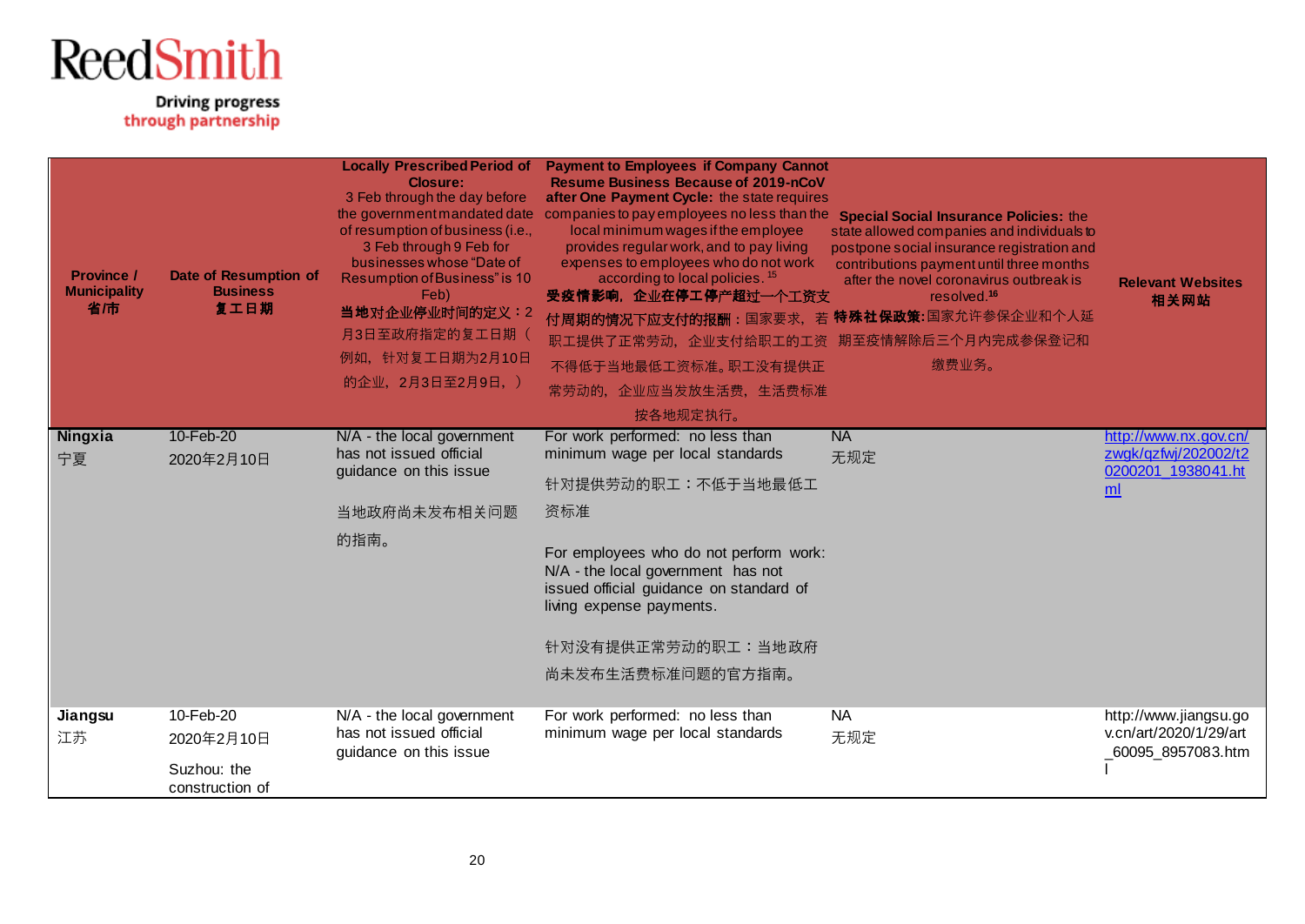| <b>Province /</b><br><b>Municipality</b><br>省市 | <b>Date of Resumption of</b><br><b>Business</b><br>复工日期                                                     | <b>Locally Prescribed Period of</b><br><b>Closure:</b><br>3 Feb through the day before<br>the government mandated date<br>of resumption of business (i.e.,<br>3 Feb through 9 Feb for<br>businesses whose "Date of<br>Resumption of Business" is 10<br>Feb)<br>当地对企业停业时间的定义: 2<br>月3日至政府指定的复工日期(<br>例如, 针对复工日期为2月10日<br>的企业, 2月3日至2月9日, ) | <b>Payment to Employees if Company Cannot</b><br><b>Resume Business Because of 2019-nCoV</b><br>after One Payment Cycle: the state requires<br>companies to pay employees no less than the<br>local minimum wages if the employee<br>provides regular work, and to pay living<br>expenses to employees who do not work<br>according to local policies. <sup>15</sup><br>受疫情影响,企业在停工停产超过一个工资支<br>付周期的情况下应支付的报酬:国家要求,若特殊社保政策:国家允许参保企业和个人延<br>职工提供了正常劳动,企业支付给职工的工资<br>不得低于当地最低工资标准。职工没有提供正<br>常劳动的, 企业应当发放生活费, 生活费标准<br>按各地规定执行。 | <b>Special Social Insurance Policies: the</b><br>state allowed companies and individuals to<br>postpone social insurance registration and<br>contributions payment until three months<br>after the novel coronavirus outbreak is<br>resolved. <sup>16</sup><br>期至疫情解除后三个月内完成参保登记和<br>缴费业务。 | <b>Relevant Websites</b><br>相关网站                                   |
|------------------------------------------------|-------------------------------------------------------------------------------------------------------------|-------------------------------------------------------------------------------------------------------------------------------------------------------------------------------------------------------------------------------------------------------------------------------------------------------------------------------------------|-------------------------------------------------------------------------------------------------------------------------------------------------------------------------------------------------------------------------------------------------------------------------------------------------------------------------------------------------------------------------------------------------------------------------------------------------------------------------------------------------------------------------------|--------------------------------------------------------------------------------------------------------------------------------------------------------------------------------------------------------------------------------------------------------------------------------------------|--------------------------------------------------------------------|
|                                                | buildings and<br>municipal public                                                                           | 当地政府尚未发布相关问题                                                                                                                                                                                                                                                                                                                              | 针对提供劳动的职工:不低于当地最低工                                                                                                                                                                                                                                                                                                                                                                                                                                                                                                            |                                                                                                                                                                                                                                                                                            | http://rsj.nanjing.gov.c<br>n/njsrlzyhshbzj/20200                  |
|                                                | works that are                                                                                              | 的指南。                                                                                                                                                                                                                                                                                                                                      | 资标准                                                                                                                                                                                                                                                                                                                                                                                                                                                                                                                           |                                                                                                                                                                                                                                                                                            | 2/t20200206_178702                                                 |
|                                                | suspended and newly<br>started during the<br>Spring Festival shall<br>not be resumed<br>before February 20. |                                                                                                                                                                                                                                                                                                                                           | For employees who do not perform work:<br>living expenses no less than 80% of the<br>local minimum wage according to<br>Nanjing's notice.                                                                                                                                                                                                                                                                                                                                                                                     |                                                                                                                                                                                                                                                                                            | 4.html                                                             |
|                                                | 苏州市:春节期间停                                                                                                   |                                                                                                                                                                                                                                                                                                                                           | 针对没有提供正常劳动的职工:根据南京                                                                                                                                                                                                                                                                                                                                                                                                                                                                                                            |                                                                                                                                                                                                                                                                                            |                                                                    |
|                                                | 工、所有新开工房屋建                                                                                                  |                                                                                                                                                                                                                                                                                                                                           | 市通知, 按照不低于当地最低工资标准的                                                                                                                                                                                                                                                                                                                                                                                                                                                                                                           |                                                                                                                                                                                                                                                                                            |                                                                    |
|                                                | 筑及市政公用工程,                                                                                                   |                                                                                                                                                                                                                                                                                                                                           | 80%支付生活费。                                                                                                                                                                                                                                                                                                                                                                                                                                                                                                                     |                                                                                                                                                                                                                                                                                            |                                                                    |
|                                                | 复工时间不得早于2月                                                                                                  |                                                                                                                                                                                                                                                                                                                                           |                                                                                                                                                                                                                                                                                                                                                                                                                                                                                                                               |                                                                                                                                                                                                                                                                                            |                                                                    |
|                                                | 20日                                                                                                         |                                                                                                                                                                                                                                                                                                                                           |                                                                                                                                                                                                                                                                                                                                                                                                                                                                                                                               |                                                                                                                                                                                                                                                                                            |                                                                    |
| Yunnan<br>云南                                   | 10-Feb-20<br>2020年2月10日                                                                                     | N - regular salary is paid,<br>except for regularly<br>scheduled rest days (200%),<br>i.e., 8 and 9 Feb                                                                                                                                                                                                                                   | For work performed: no less than<br>minimum wage per local standards                                                                                                                                                                                                                                                                                                                                                                                                                                                          | <b>NA</b><br>无规定                                                                                                                                                                                                                                                                           | http://www.yn.gov.cn/<br>ywdt/ynyw/202001/t2<br>0200129 187777.htm |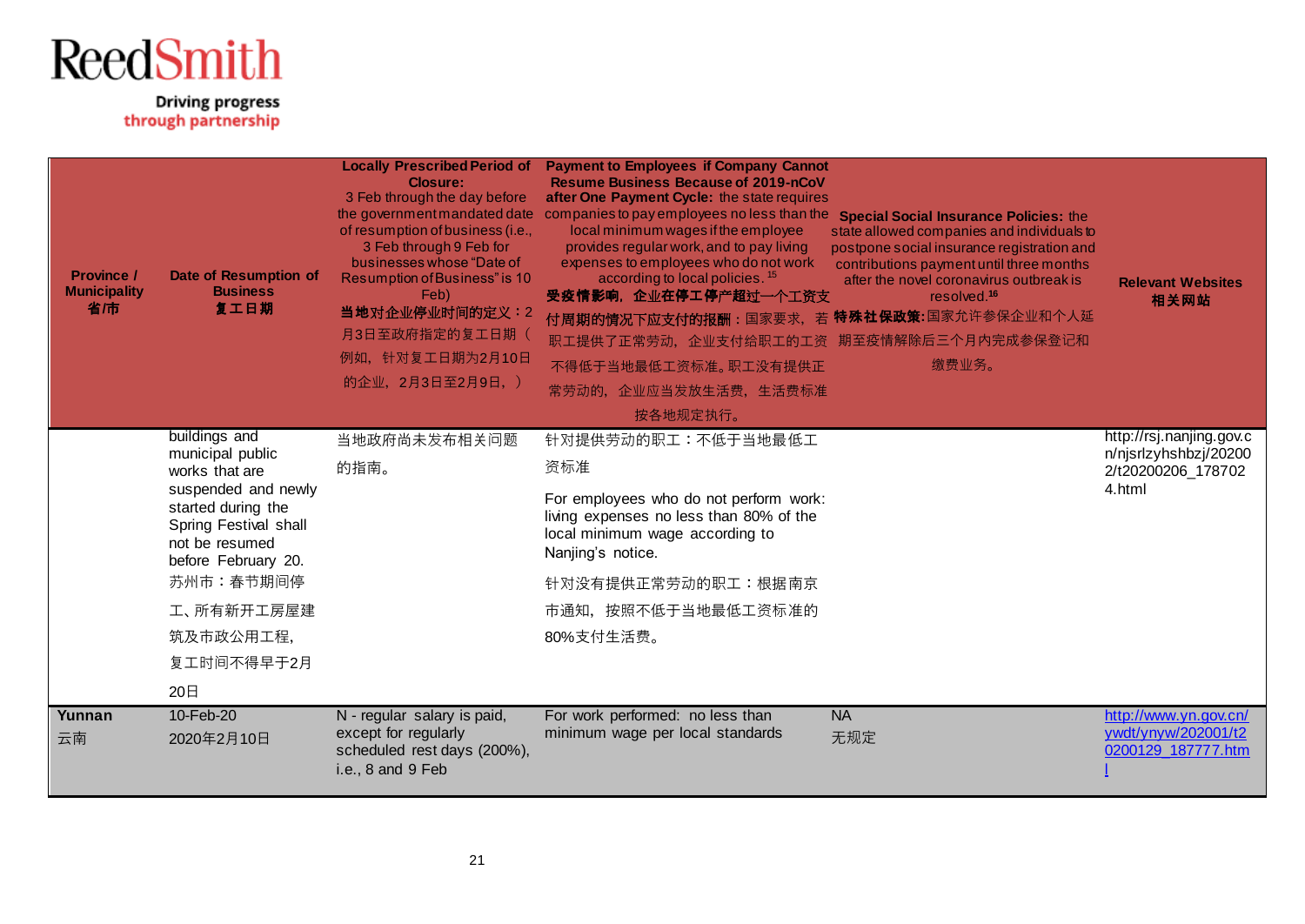| <b>Province /</b><br><b>Municipality</b><br>省庸 | <b>Date of Resumption of</b><br><b>Business</b><br>复工日期 | <b>Locally Prescribed Period of</b><br><b>Closure:</b><br>3 Feb through the day before<br>of resumption of business (i.e.,<br>3 Feb through 9 Feb for<br>businesses whose "Date of<br>Resumption of Business" is 10<br>Feb)<br>当地对企业停业时间的定义: 2<br>月3日至政府指定的复工日期(<br>例如, 针对复工日期为2月10日<br>的企业, 2月3日至2月9日, ) | <b>Payment to Employees if Company Cannot</b><br><b>Resume Business Because of 2019-nCoV</b><br>after One Payment Cycle: the state requires<br>the government mandated date companies to pay employees no less than the<br>local minimum wages if the employee<br>provides regular work, and to pay living<br>expenses to employees who do not work<br>according to local policies. <sup>15</sup><br>受疫情影响,企业在停工停产超过一个工资支<br>付周期的情况下应支付的报酬:国家要求,若特殊社保政策:国家允许参保企业和个人延<br>职工提供了正常劳动,企业支付给职工的工资<br>不得低于当地最低工资标准。职工没有提供正<br>常劳动的, 企业应当发放生活费, 生活费标准<br>按各地规定执行。 | <b>Special Social Insurance Policies: the</b><br>state allowed companies and individuals to<br>postpone social insurance registration and<br>contributions payment until three months<br>after the novel coronavirus outbreak is<br>resolved. <sup>16</sup><br>期至疫情解除后三个月内完成参保登记和<br>缴费业务。 | <b>Relevant Websites</b><br>相关网站                                      |
|------------------------------------------------|---------------------------------------------------------|-----------------------------------------------------------------------------------------------------------------------------------------------------------------------------------------------------------------------------------------------------------------------------------------------------------|------------------------------------------------------------------------------------------------------------------------------------------------------------------------------------------------------------------------------------------------------------------------------------------------------------------------------------------------------------------------------------------------------------------------------------------------------------------------------------------------------------------------------------------------------------|--------------------------------------------------------------------------------------------------------------------------------------------------------------------------------------------------------------------------------------------------------------------------------------------|-----------------------------------------------------------------------|
|                                                |                                                         | 否 -- 支付标准工资, 除去                                                                                                                                                                                                                                                                                           | 针对提供劳动的职工:不低于当地最低工                                                                                                                                                                                                                                                                                                                                                                                                                                                                                                                                         |                                                                                                                                                                                                                                                                                            | http://hrss.yn.gov.cn/<br>NewsView.aspx?New                           |
|                                                |                                                         | 正常休息日 (200%), 例如                                                                                                                                                                                                                                                                                          | 资标准                                                                                                                                                                                                                                                                                                                                                                                                                                                                                                                                                        |                                                                                                                                                                                                                                                                                            | sID=37466&ClassID=                                                    |
|                                                |                                                         | 2月8日和9日。                                                                                                                                                                                                                                                                                                  | For employees who do not perform work:<br>N/A - the local government has not<br>issued official guidance on standard of<br>living expense payments.                                                                                                                                                                                                                                                                                                                                                                                                        |                                                                                                                                                                                                                                                                                            | 558                                                                   |
|                                                |                                                         |                                                                                                                                                                                                                                                                                                           | 针对没有提供正常劳动的职工:当地政府                                                                                                                                                                                                                                                                                                                                                                                                                                                                                                                                         |                                                                                                                                                                                                                                                                                            |                                                                       |
|                                                |                                                         |                                                                                                                                                                                                                                                                                                           | 尚未发布生活费标准问题的官方指南。                                                                                                                                                                                                                                                                                                                                                                                                                                                                                                                                          |                                                                                                                                                                                                                                                                                            |                                                                       |
| Hubei<br>湖北                                    | 14-Feb-20<br>2020年2月14日                                 | N/A - the local government<br>has not issued official                                                                                                                                                                                                                                                     | For work performed: no less than<br>minimum wage per local standards                                                                                                                                                                                                                                                                                                                                                                                                                                                                                       | <b>NA</b><br>无规定                                                                                                                                                                                                                                                                           | http://www.hubei.gov.<br>cn/zhuanti/2020/qzxx<br>gzbd/zxtb/202001/t20 |
|                                                |                                                         | guidance on this issue<br>当地政府尚未发布相关问题                                                                                                                                                                                                                                                                    | 针对提供劳动的职工:不低于当地最低工                                                                                                                                                                                                                                                                                                                                                                                                                                                                                                                                         |                                                                                                                                                                                                                                                                                            | 200129 2016290.sht                                                    |
|                                                |                                                         | 的指南。                                                                                                                                                                                                                                                                                                      | 资标准                                                                                                                                                                                                                                                                                                                                                                                                                                                                                                                                                        |                                                                                                                                                                                                                                                                                            | ml                                                                    |
|                                                |                                                         |                                                                                                                                                                                                                                                                                                           | For employees who do not perform work:<br>N/A - the local government has not                                                                                                                                                                                                                                                                                                                                                                                                                                                                               |                                                                                                                                                                                                                                                                                            |                                                                       |